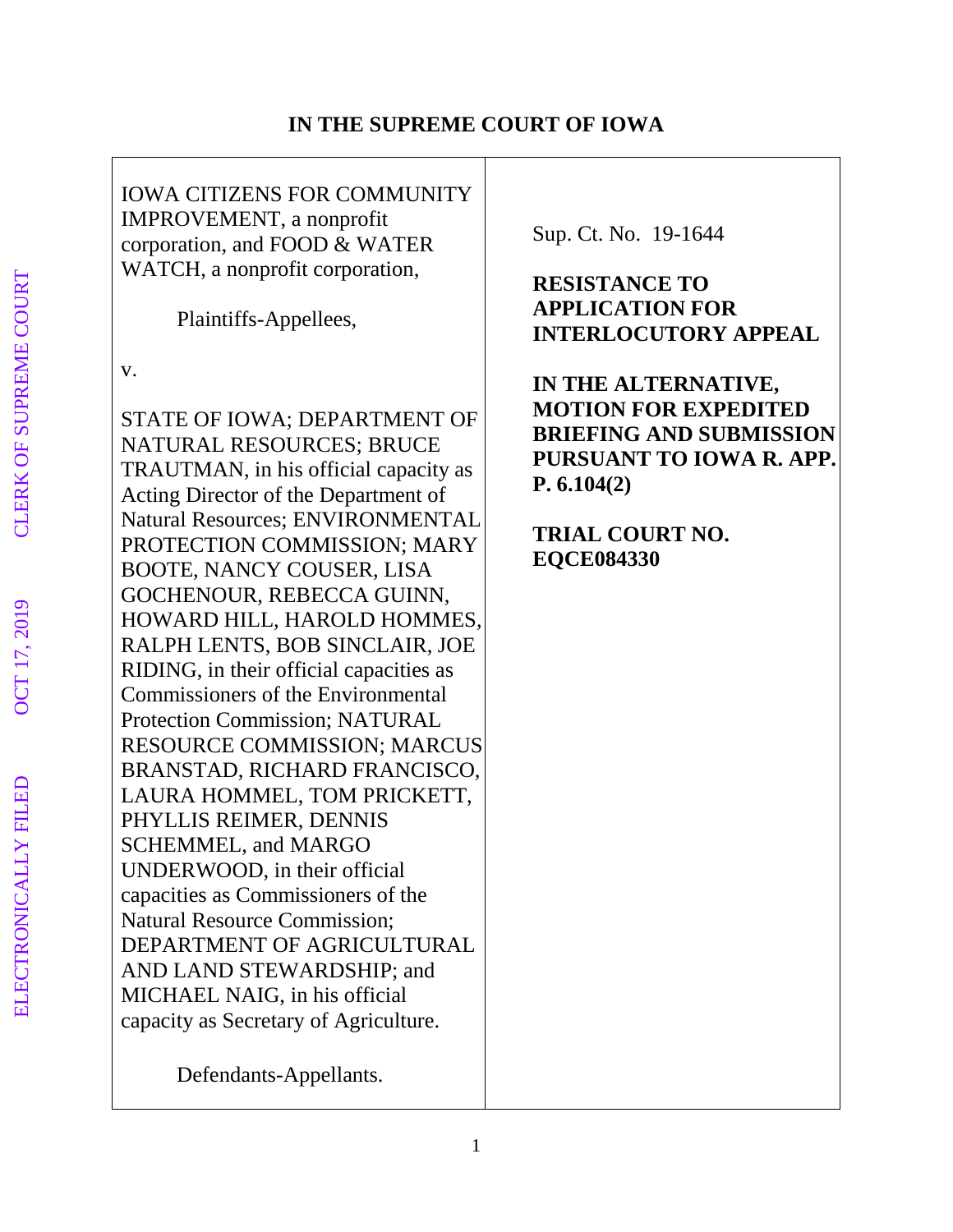COMES NOW Plaintiffs-Appellees Iowa Citizens for Community Improvement and Food & Water Watch (collectively "Iowa Citizens"), pursuant to Iowa Rule of Appellate Procedure 6.104(2), by and through counsel, and in support of this Resistance to the Application for Interlocutory Appeal by Defendants-Appellants State of Iowa, *et al.* (collectively "the State" or "State of Iowa"), state as follows:

#### **INTRODUCTION**

1. On March 27, 2019, Iowa Citizens filed a Petition for Injunctive and Declaratory Relief to protect their right to clean water in the Raccoon River. The Petition alleges that the State of Iowa has violated the public trust doctrine, which provides the public with a right to use navigable waters. Specifically, the State has allowed unabated water pollution from agricultural nonpoint sources and animal feeding operations to substantially impair the river and has abdicated control of the river to private parties.

2. The State's Application for Interlocutory Appeal incorrectly contends that the Ruling on Motion to Dismiss (1) affects the rights of the legislature and non-parties by rejecting application of the federal political question doctrine; (2) materially affects the final decision by depriving the State of the political question defense; and (3) should be subject to an interlocutory appeal because of non-parties' uncertainty, the expense to the State to proceed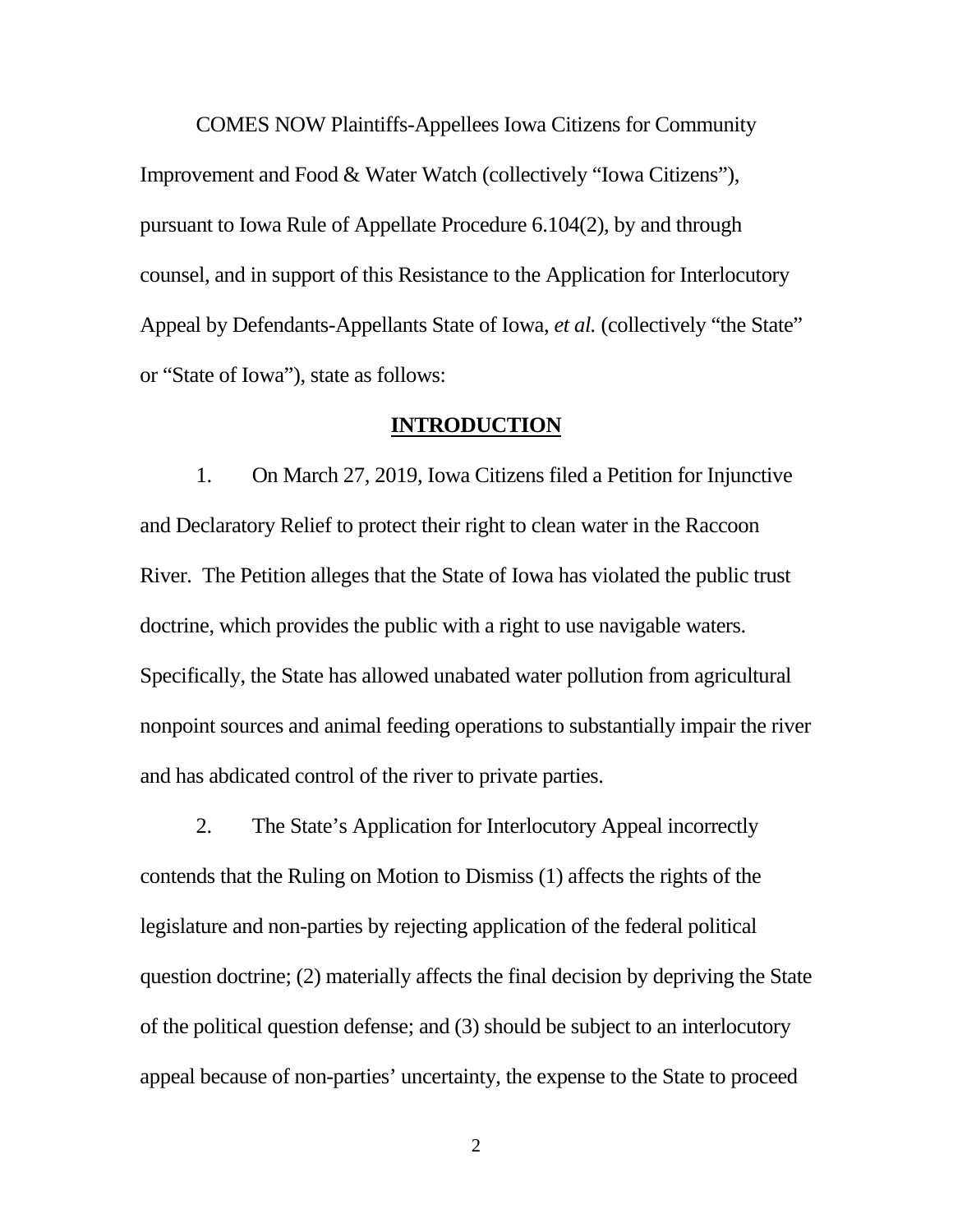to trial, and the need to obtain interlocutory review of the State's jurisdictional defenses.

3. The Court should deny the Application and allow the Petition to proceed in the District Court for two reasons. First, the Ruling neither implicates any substantial rights nor materially affects the final decision, because the political question doctrine does not apply when the Iowa Constitution does not commit the public trust doctrine or water quality issues to the exclusive authority of the legislative or executive branches. Second, further proceedings in the District Court will better serve the interests of justice because the District Court will consider evidence, make findings of fact, and, if judgment is entered for Iowa Citizens, order specific remedies which will provide a complete record for efficient appellate review.

### **BACKGROUND**

4. Justice Larson, writing for a unanimous court, described the public trust doctrine as providing the public with "inviolable rights to certain natural resources" and placing a "burden" on the State of Iowa, with its role being "only that of a steward" of public trust land. *State v. Sorensen*, 436 N.W.2d 358, 361 (Iowa 1989). In *Sorensen*, the Court held that land adjacent to the Missouri River, and the river itself, were public trust property and that the doctrine protects the public's use of the river. *Id*. at 363. "The public trust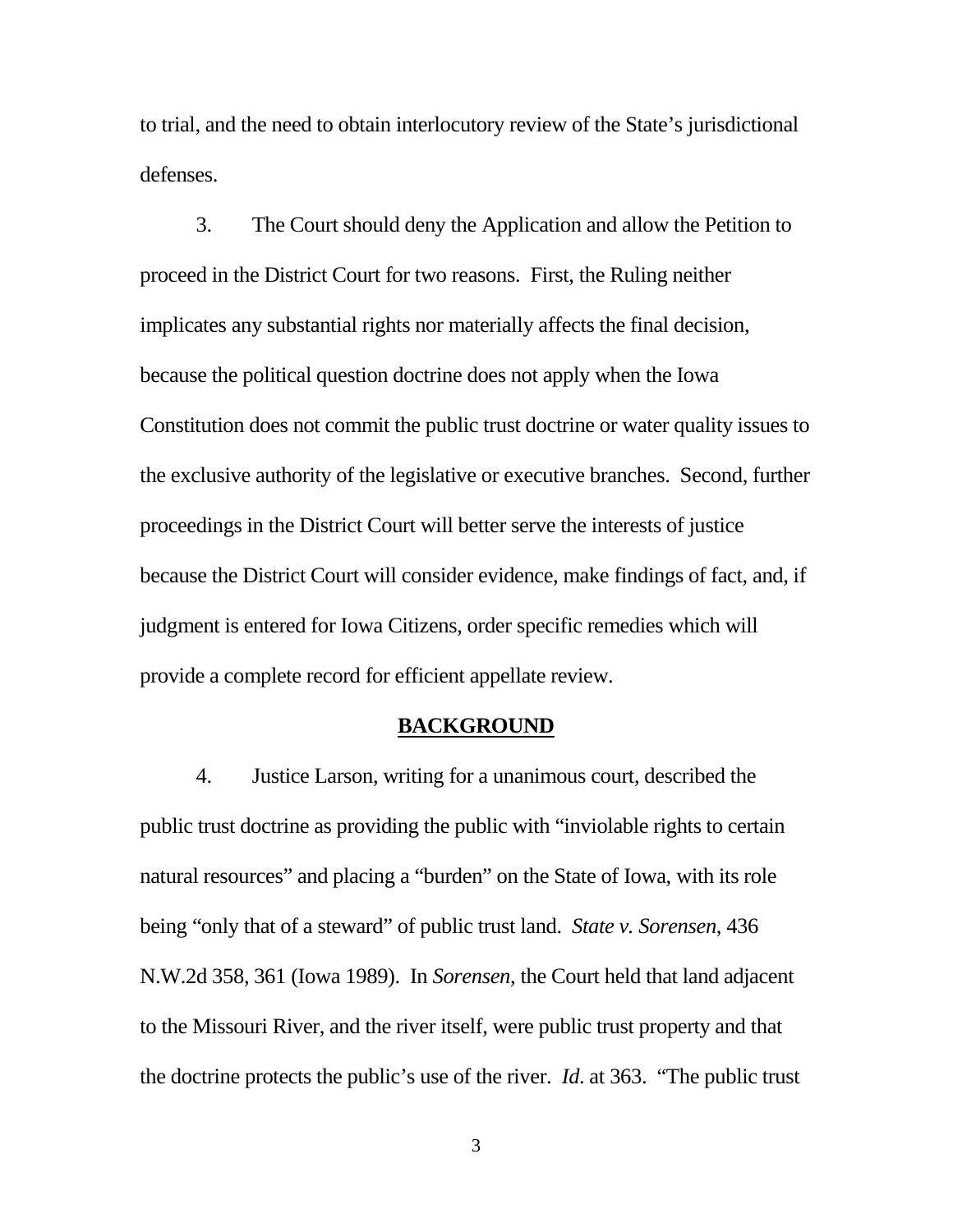doctrine, however, is not limited to navigation or commerce; it applies broadly to the public's *use* of property, such as waterways, without ironclad parameters on the types of uses to be protected." *Id*. (emphasis in original).

5. In *Witke v. State Conservation Commission*, the Court recognized the right of use as a property interest subject to constitutional protection under the due process clause. 56 N.W.2d 582, 588-589 (Iowa 1953). The Court held that "all persons have a right to use the navigable waters of the state, so long as they do not interfere with their use by other citizens, subject to regulation by the state under its police powers[]" and the state – except to provide improvements for public use – "may not restrict or charge for the use of the waters of navigable streams or lakes, and an attempt on its part to do so is a deprivation of the citizen of his property without due process of law[.]" *Id*. The Court has more recently described the public trust doctrine as "the 'paramount' right of Iowans to use state waterways" when the Court held that the threatened loss of the right to operate a boat weighed against concluding that a warrantless search was voluntary. *State v. Pettijohn,* 899 N.W.2d 1, 35 (Iowa 2017) (quoting *Witke*, 56 N.W.2d at 586). The public's right of use also receives constitutional protection through the unenumerated rights clause, Iowa Const. art. I, § 25, which "secure[s] to the people of Iowa common law rights that pre-existed Iowa's Constitution." *Atwood v. Vilsack*, 725 N.W.2d 641, 651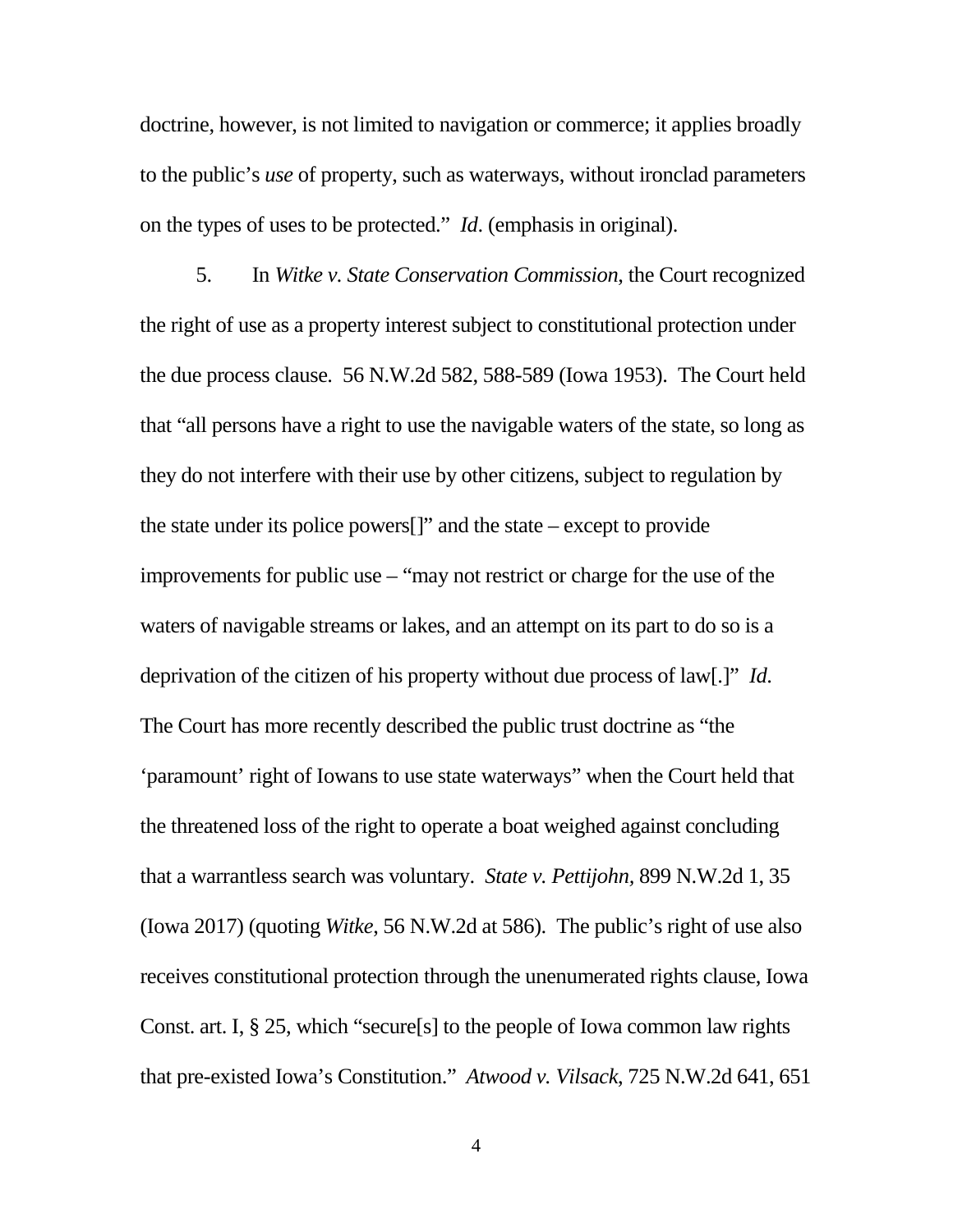(Iowa 2006) (citing *State ex rel. Burlington & Mo. River R.R. v. County of* 

*Wapello*, 13 Iowa 388, 412 (Iowa 1862)). Justice Larson explained the origins of the public trust doctrine in *Sorensen*, noting that the 1845 act of Congress admitting Iowa into the Union required "forever free" public use of navigable waters and that the public trust doctrine originates from the Code of Justinian. *Sorensen*, 436 N.W.2d at 361.

6. "The Iowa Supreme Court has a long and storied tradition of deciding cutting-edge cases well in advance of later decisions of the United States Supreme Court and other courts." *Godfrey v. State*, 898 N.W.2d 844, 862 (Iowa 2017) (citing cases including *In re Ralph*, Morris 1, 6-7 (Iowa 1839) (the first decision by the Court which held "no man in this territory can be reduced to slavery")). This Court described the role of the judiciary in protecting the rights and liberties of Iowans:

When individuals invoke the Iowa Constitution's guarantees of freedom and equality, courts are bound to interpret those guarantees. In carrying out this fundamental and vital role, "we must never forget that it is a *constitution* we are expounding."

*Varnum v. Brien*, 763 N.W.2d 862, 876 (Iowa 2009) (emphasis in original) (quoting *M'Colloch v. Maryland*, 17 U.S. 316, 407 (1819)) (holding that an act of the legislature to deny same-sex couples the right to marry failed to provide equal protection of the law in violation of the Iowa Constitution).

7. The Petition pleads public trust doctrine claims for injunctive and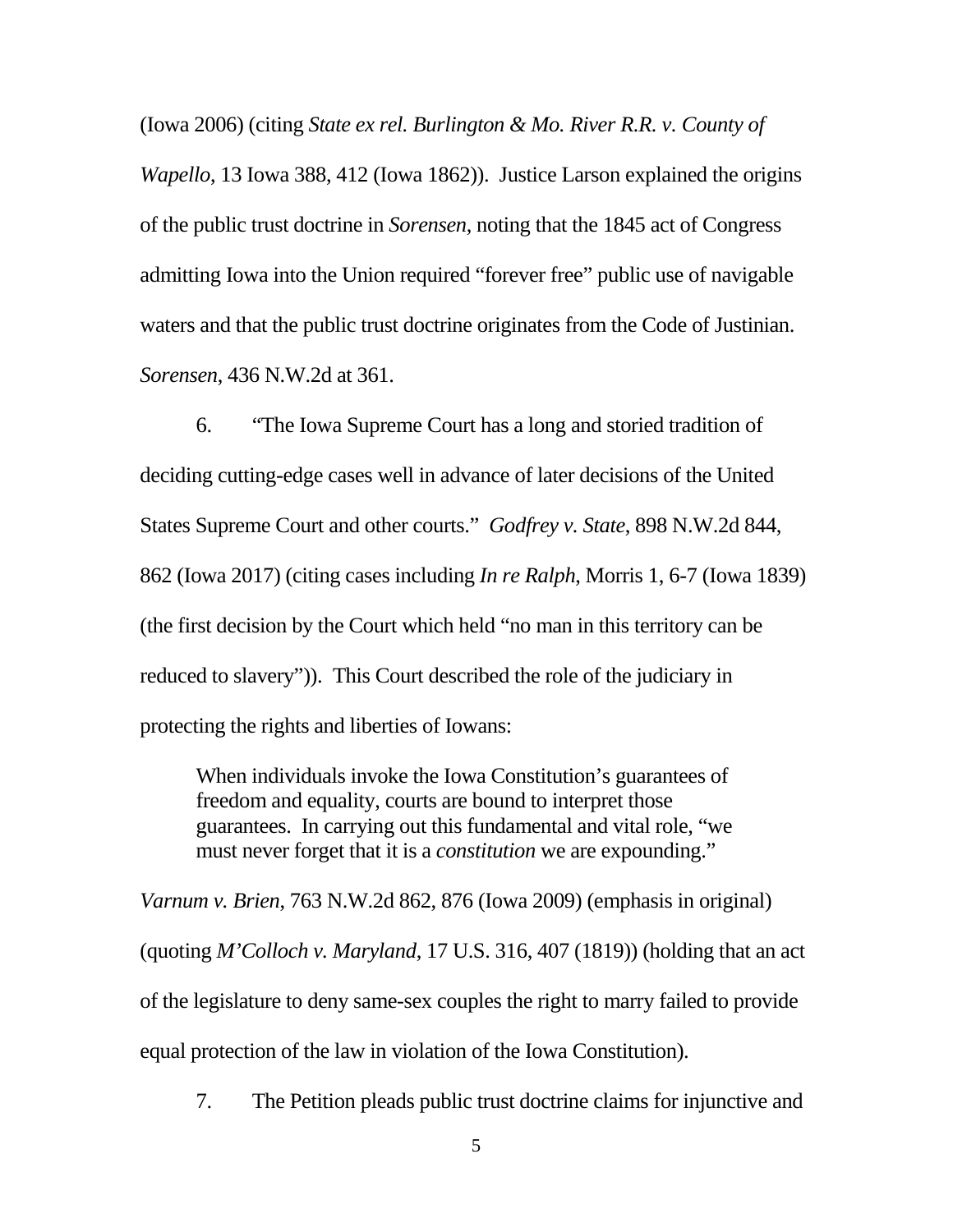declaratory relief. Specifically, Count I pleads that Iowa Citizens have constitutionally protected property and common law rights in the recreational use and drinking water use of the Raccoon River, and that such rights are secured by the Iowa Constitution's substantive due process and unenumerated rights clauses, Iowa Const. art. I, §§ 9, 25. Petition at 18-20 (¶¶ 76-88), excerpts attached as Exh. 1. Count II pleads identical violations of the public trust doctrine in a cause of action in equity. Petition at 20-21 (¶¶ 89-99).

8. The Petition alleges that agricultural nonpoint sources and animal feeding operations release unabated nitrogen and phosphorus into the river and its tributaries. Petition at 6-7, 11 (¶¶ 17-19, 21, 23, 40). The Petition alleges that cyanobacteria – toxic blue-green algae that excrete cyanotoxins – are also present in the river, phosphorus and nitrogen provide nutrients for cyanobacteria, and, as recently as 2016, cyanobacteria have released significant levels of microcystins into the river. *Id*. at 7, 10 (¶¶ 24-25, 37-38). The Petition alleges that nitrate concentrations in the Raccoon River at the Des Moines Water Works' intake exceed drinking water standards, exposure to nitrates and microcystins result in adverse health risks, and that the public suffers economic loss by paying for treatment of such pollution. *Id*. at 6, 8-9 (¶¶ 20, 30, 35, 36, 39). Finally, the Petition alleges that increased precipitation and temperatures caused by climate change will exacerbate this pollution,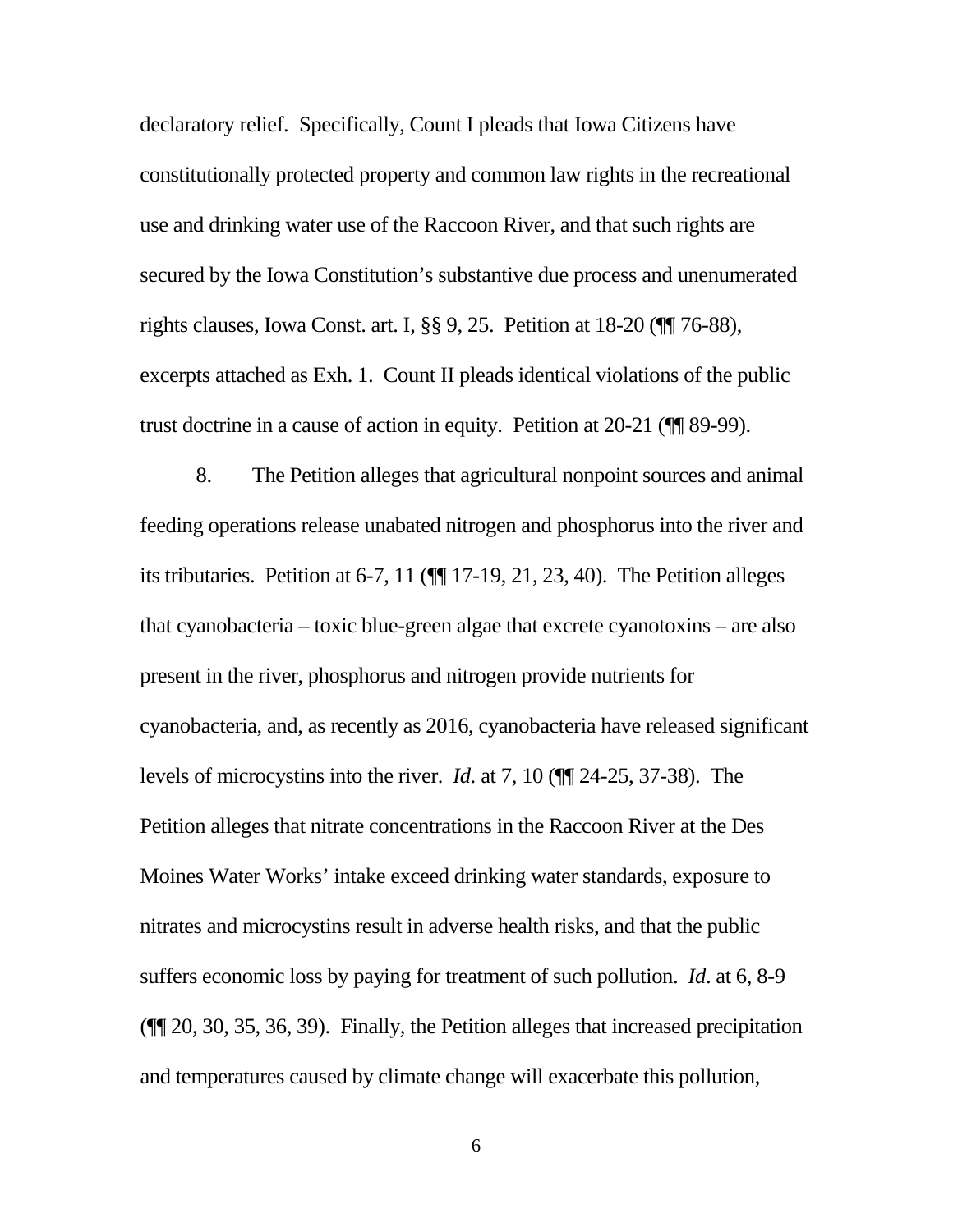including the prevalence of cyanobacteria and the associated toxins. *Id*. at 7, 10 (¶¶ 26-27, 37).

9. The Raccoon River provides drinking water for approximately 500,000 – or nearly one in six – Iowans, and public concern and controversy over nitrate pollution has recently been before this Court. *See Board of Water Works Trustees of the City of Des Moines v. Sac County Board of Supervisors*, 890 N.W.2d 50, 53-54 (Iowa 2017). The Court held that drainage districts are immune from injunctive relief and damages claims, the Board could not sue other subdivisions of the state, and that the Board lacked a property interest to support a takings claim. *Id*. at 60, 69-71.

10. The Application admits that the State does not limit nitrogen and phosphorus runoff from crop fields, which the State classifies as agricultural nonpoint sources. "Iowa farms are nonpoint sources of nitrogen and phosphorus that are not subject to regulation." Application at 6. Similarly, federal and state law classifies stormwater runoff from Concentrated Animal Feeding Operations' (CAFOs) land-applied manure as nonpoint source agricultural stormwater when applied pursuant to a manure management plan.<sup>1</sup>

<sup>&</sup>lt;sup>1</sup> CAFOs are large confinement operations that house significant numbers of animals such that, in 1972, the federal Clean Water Act classified such facilities as point sources. *See* 33 U.S.C. § 1362(14) (definition of "point source" includes CAFOs and exempts "agricultural stormwater discharges and return flows from irrigated agriculture");  $40$  C.F.R. § 122.23(e), (e)(1)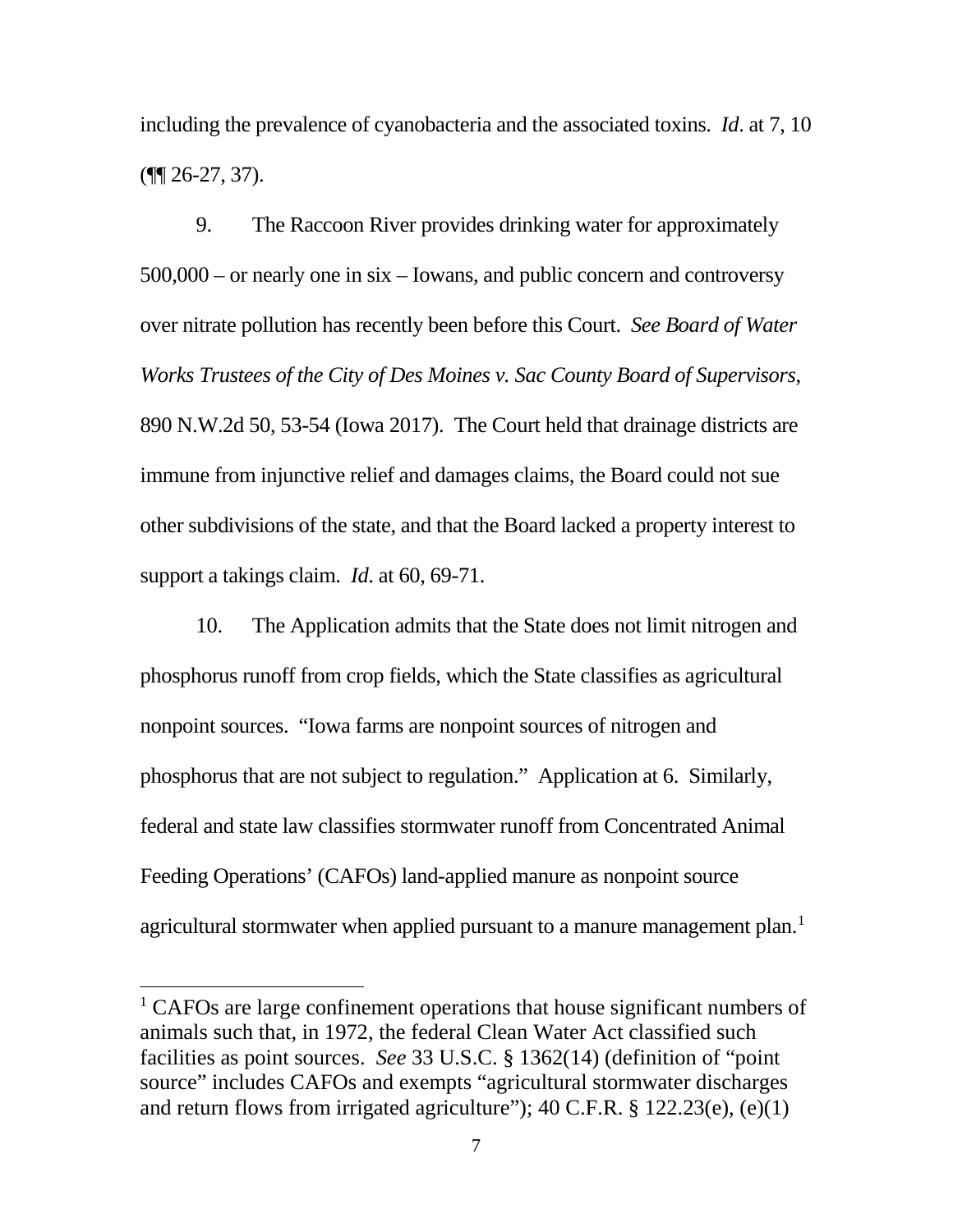11. In 2018, the legislature passed section 20 of Senate File 512, codified at Iowa Code § 455B.177(3), to declare that the voluntary Iowa Nutrient Reduction Strategy was the official policy of the state to reduce nitrogen and phosphorus pollution.

12. The most recent Iowa Nutrient Reduction Strategy progress report for the years 2017-2018 was released on March 7, 2019. Petition at 15-16 (¶ 62). The report acknowledges that "early NRS efforts only scratch the surface of what is needed across the state to meet the nonpoint source nutrient reduction." *Id*. The report further found that progress to date was "not at the scale that would impact statewide water quality measures" and "[s]tatewide improvements affected by conservation practices will require a much greater degree of implementation than has occurred so far." *Id*.

13. Senate File 512 (2018) funds the Water Quality Infrastructure Fund and the Water Quality Financial Assistance Fund with \$270 million from 2019 to 2030, or \$22.5 million per year. Application at 2. The Iowa Policy Project has analyzed the impact of this additional revenue and concluded that the revenue increase from Senate File 512 "turns out to be a figurative drop in the bucket compared to what is needed if Iowa is serious about meeting its

 $\overline{a}$ 

<sup>(</sup>federal stormwater exemption for land-applied manure); Iowa Code § 459.311(2) (prohibition on regulations more stringent than federal law).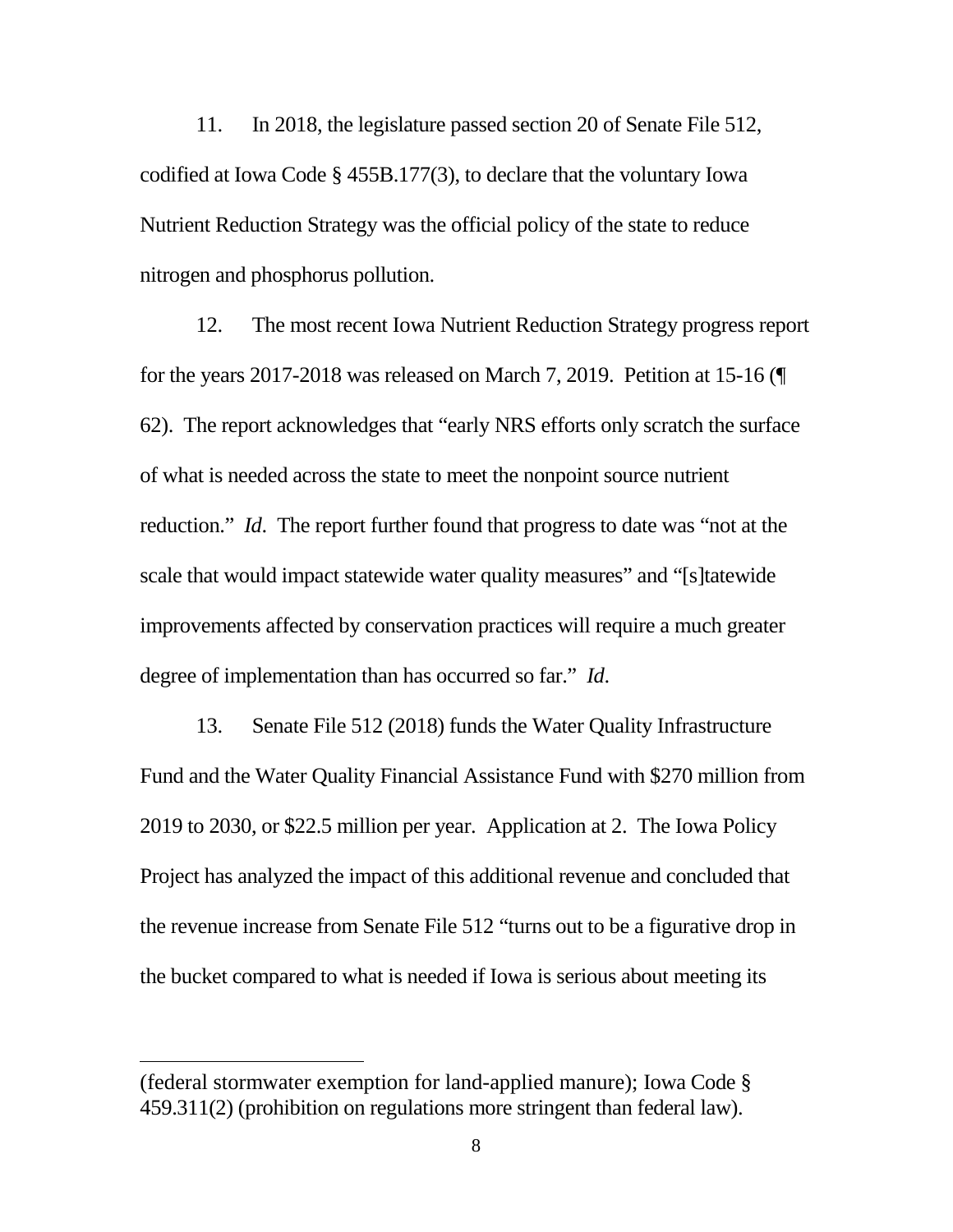obligations to reduce nutrient pollution."2 The Iowa Environmental Council also performed an analysis and found that at current rates of implementation, it would take approximately 90, 913, and 30,000 years to meet the Strategy's cover crop, wetland, and bioreactor adoption goals, respectively.<sup>3</sup>

### **RESISTANCE TO APPLICATION FOR INTERLOCUTORY APPEAL**

14. Interlocutory appeals occur only in "exceptional situations" where the "interest of sound and efficient judicial administration can best be served[.]" *Banco Mortg. Co. v. Steil*, 351 N.W.2d 784, 787 (Iowa 1984). In deciding whether to grant an application for interlocutory appeal, the Court considers the "substantial rights of the parties and the interests of judicial efficiency." *Beuchel v. Five Star Quality Care, Inc.*, 745 N.W.2d 732, 736 (Iowa 2008); *see also* IOWA R. APP. P. 6.104(1)(d) (factors to consider are the substantial rights affected by the Ruling, why the Ruling will materially affect the final decision, and why the interlocutory appeal will better serve the interests of justice). The "main factor in determining whether such an

 $2$  Lip Service: Iowa's Inadequate Commitment to Clean Water, State water quality spending and the Nutrient Reduction Strategy at 8, April 2019, available at https://www.iowapolicyproject.org/2019docs/190424- WQfunding.pdf (visited October 16, 2019).

<sup>3</sup> *See* The Slow Reality of the Nutrient Reduction Strategy at 1, 4, Iowa Environmental Council, July 2019, available at https://www.iaenvironment.org/webres/File/NRS%20Summary%20Report.pdf (visited October 16, 2019).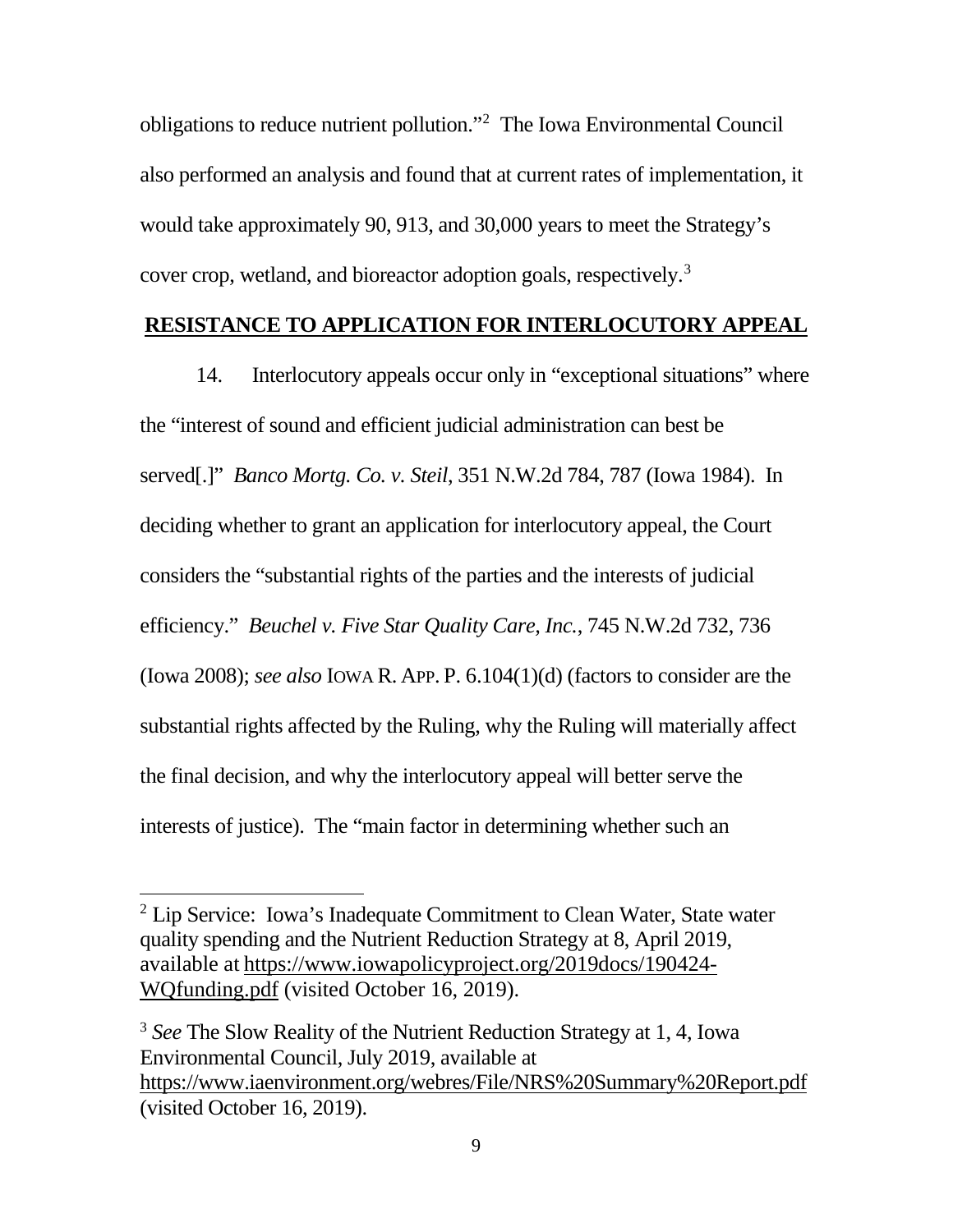interlocutory appeal should be granted is whether the consideration of the issues would serve the 'interest of sound and efficient judicial administration.'" *Beuchel*, 745 N.W.2d at 735-736 (Iowa 2008) (quoting *Hammer v. Branstad*, 463 N.W.2d 86, 89 (Iowa 1990)).

### **The Ruling does not Affect the State of Iowa's Substantial Rights**

15. The District Court held that the federal political question doctrine did not apply in Iowa and, even if it did, "this Court declines to find that Plaintiffs' claims represent a political question for the purposes of Defendants' motion to dismiss." Ruling, section III.iii., attached as Exh. A to the Application. The State asserts this Ruling affects its "rights" to continue to allow, as a nonjusticiable political question, agricultural sources to pollute the Raccoon River.

16. The State of Iowa holds no right to alienate, or allow substantial impairment of, navigable waters. Rather, it "is the duty of the Legislature to enact such laws as will best preserve its use for all persons, and for all purposes." *Board of Park Commissioners of City of Des Moines v. Diamond Ice Co.*, 105 N.W. 203, 205 (Iowa 1905). In *Illinois Central Railroad v. State of Illinois*, the U.S. Supreme Court held that the Illinois legislature's act to convey submerged lands in the harbor of Chicago to a railroad company was either void or always revocable. 146 U.S. 387, 453 (1892). "The state can no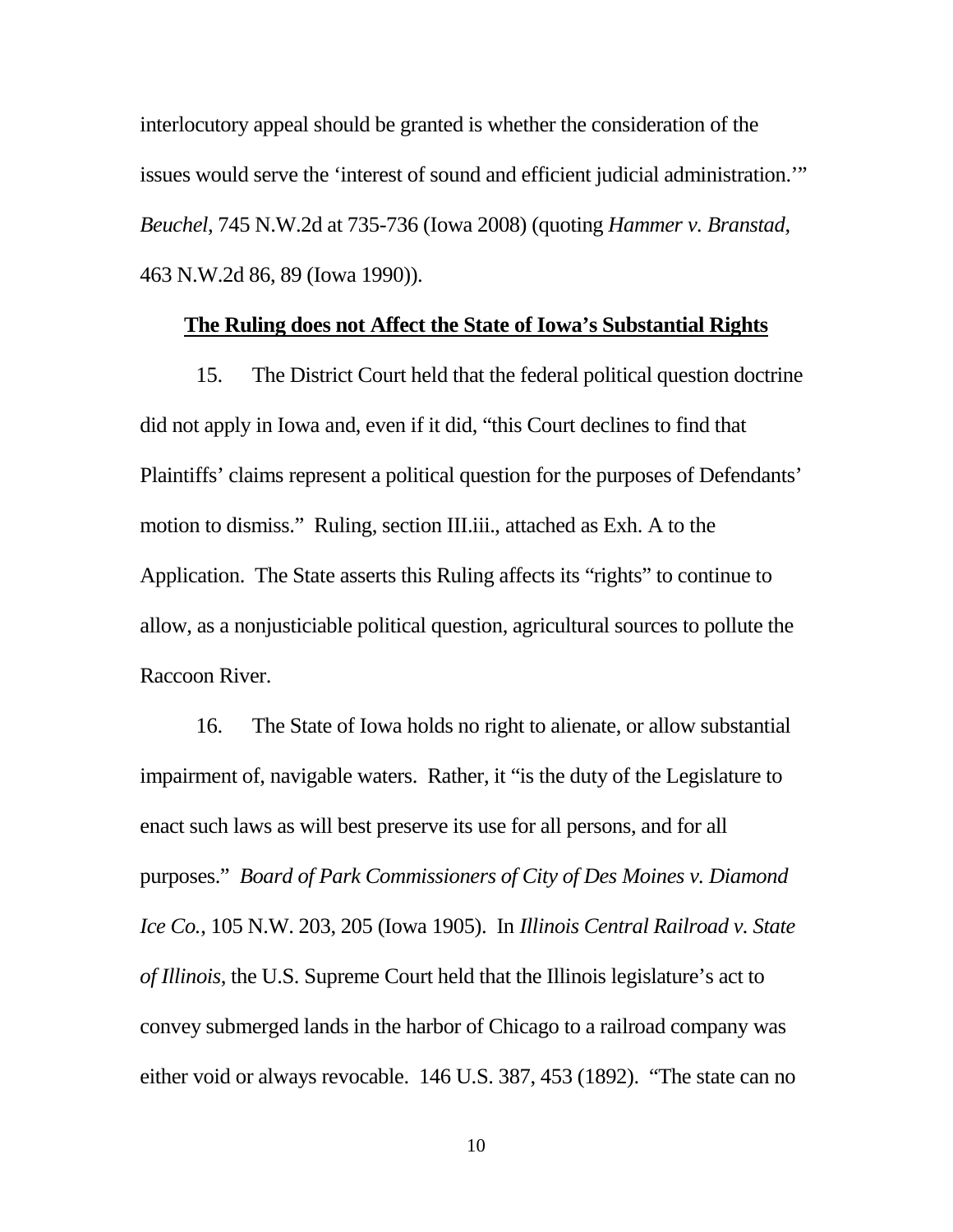more abdicate its trust over property in which the whole people are interested, like navigable waters and soils under them . . . than it can abdicate its police powers in the administration of the government and the preservation of the peace." *Id*. The U.S. Supreme Court held that alienation of public trust property could only occur "except as to such parcels as are used in promoting the interests of the public therein, or can be disposed without any substantial impairment of the public interest in the lands and waters remaining." *Id*.

17. The State incorrectly contends that the Ruling affects the legislature's "rights" to make policy choices and value determinations without judicial accountability by virtue of the legislature's general legislative authority, Iowa Const. art. III, § 1. Application at 5-6. If such a proposition were true, then every action of the legislature under its general legislative authority would be beyond the reach of the courts as a political question, a notion plainly at odds with the Iowa Constitution and the judiciary's role in interpreting and enforcing the Constitution.

18. The political question doctrine only operates in Iowa, if at all, when the Iowa Constitution textually commits an issue to a specific branch of government. In *Freeman v. Grain Processing Corp.*, this Court discussed the controversy surrounding application of the doctrine in state courts and noted that "the United States Supreme Court has made clear that the federal political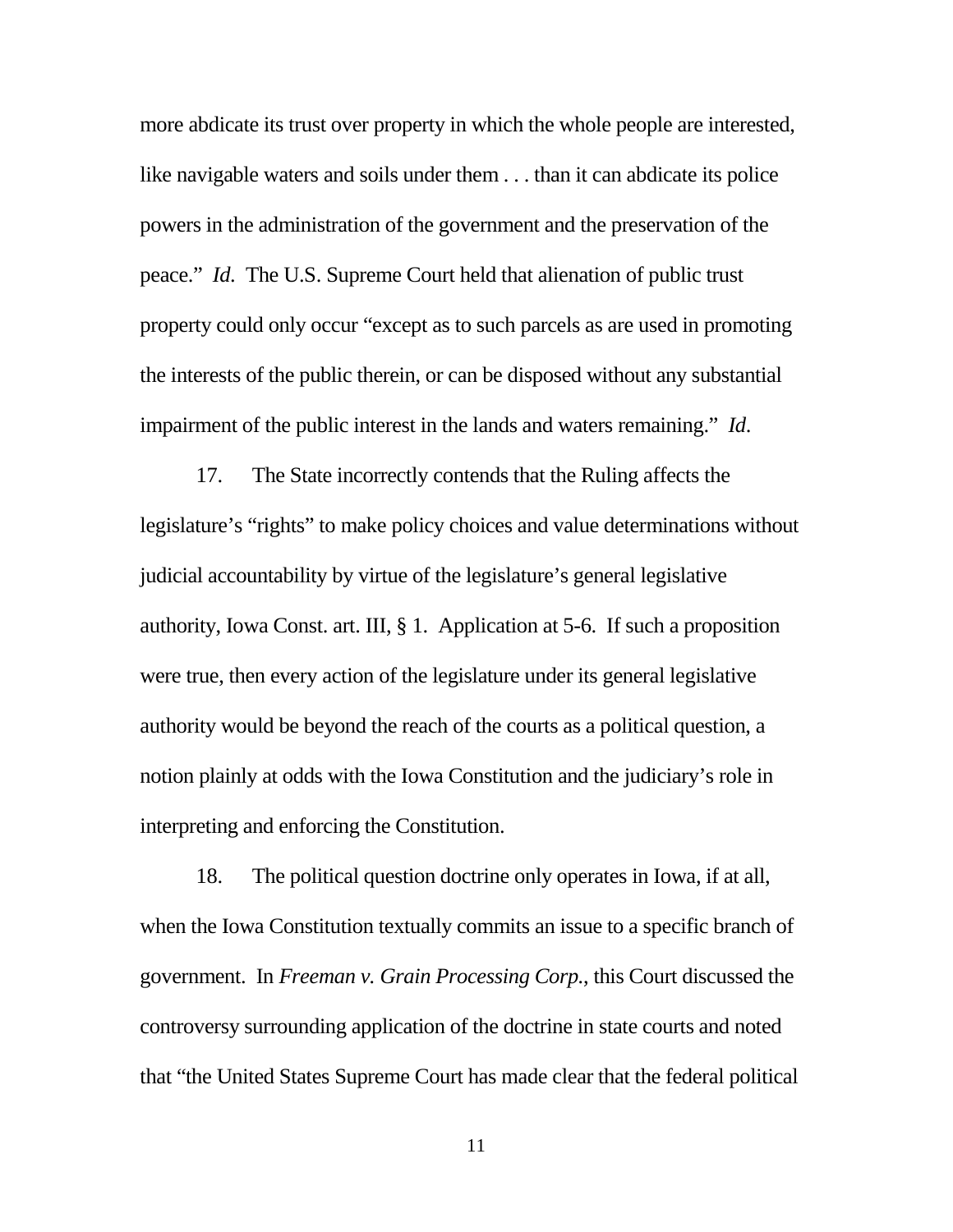question doctrine does not apply to state courts." 848 N.W.2d 58, 91 (Iowa 2014). The Court observed that it had only found the presence of a nonjusticiable political question in only two cases. *Freeman*, 848 N.W.2d at 92 (citing *Des Moines Register and Tribune Co. v. Dwyer*, 542 N.W.2d 491, 493 (Iowa 1996) and *State ex rel. Turner v. Scott*, 269 N.W.2d 828, 828 (Iowa 1978)).

19. The Application cites no textual commitment of the public trust doctrine or water quality issues to the exclusive purview of the legislative or executive branches. Nor could the State cite authority for this position, because the Iowa Constitution makes no such commitment. *See* Application at 7 (citing only to the legislature's general legislative authority, Iowa Const. art. III, § 1). There is thus no political question committed to the legislature here and no "rights" held by the legislature to operate without judicial oversight.

20. Furthermore, notwithstanding the political question doctrine, a court will always have jurisdiction to hear a constitutional claim. In the case on which the State relies, Application at 5, the Court observed that the "exercise of the judiciary's power to interpret the constitution and review the constitutionality of laws does not offend these principles." *King v. State*, 818 N.W.2d 1, 17 (Iowa 2012) (citing *Luse v. Wray*, 252 N.W.2d 324, 327-328 (Iowa 1977) and *Marbury v. Madison*, 5 U.S. 137, 177-178 (1803)). Because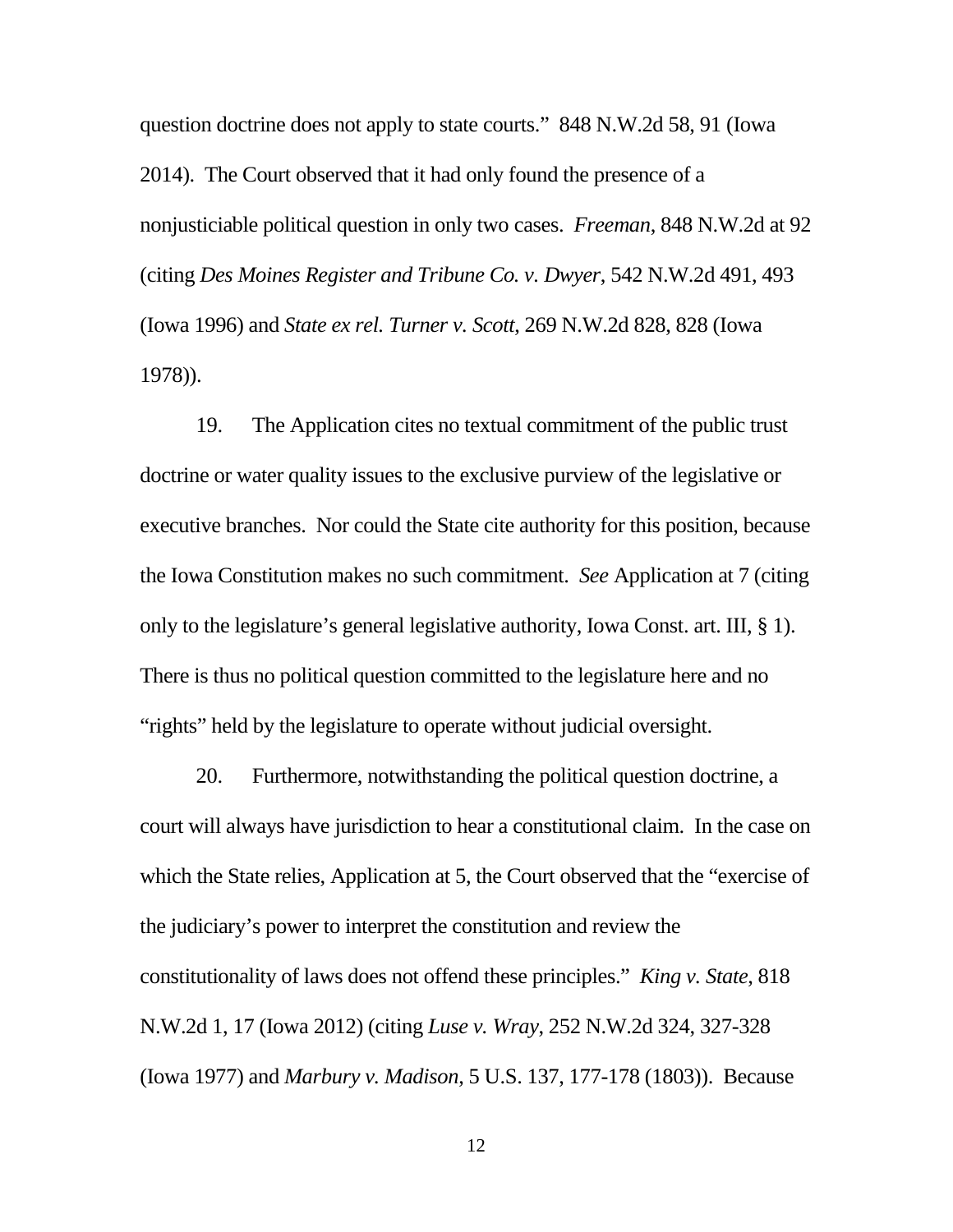Count I of the Petition alleges constitutional claims for relief, the State has no "rights" to the political question safe harbor. *See also Varnum*, 763 N.W.2d at 876 (courts are bound to hear constitutional claims).

21. Iowa Citizens respectfully direct the Court to the requested relief in the Petition to further demonstrate that the Ruling affects no "rights" held by the State. Iowa Citizens requested the District Court to "ENJOIN the State of Iowa to adopt and implement a mandatory remedial plan to restore and protect public use that requires agricultural nonpoint sources and CAFOs to implement nitrogen and phosphorus limitations in the Raccoon River watershed[.]" Petition at 22. Iowa Citizens also requested the District Court to "ENJOIN Defendants from authorizing the construction and operation of new and expanding Medium and Large Animal Feeding Operations and CAFOs in the Raccoon River watershed until the State of Iowa implements the mandatory remedial plan and monitoring data demonstrate viable recreational and drinking water use." *Id*. The requested relief neither asks the Court to fashion the mandatory remedial plan itself, nor does it ask the Court to prohibit the "operation of CAFOs in the Raccoon River watershed." Application at 7. The District Court correctly held that "[n]one of the proposed remedies encroach upon the powers of the other branches of government." Ruling, section III.iii.

22. Finally, the State contends that the Ruling affects the rights of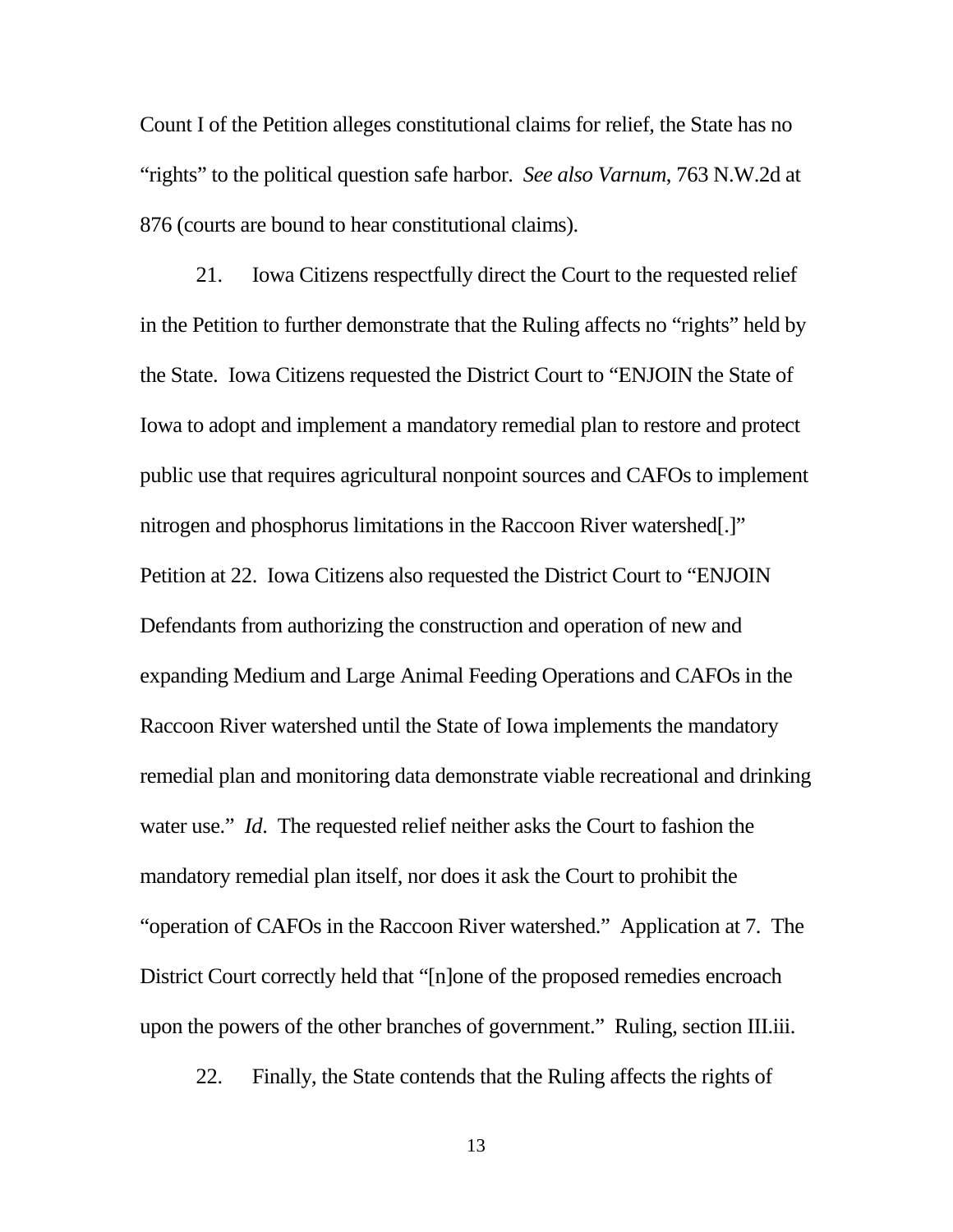farmers. Application at 6-7. The State cites no authority for this proposition, does not explain what rights are allegedly affected, and does not explain why the Court should consider non-parties' rights when deciding whether to grant an application for interlocutory appeal. *See Beuchel*, 745 N.W.2d at 735 (the Court should consider "the substantial rights of the parties"). Even if the rights of non-parties are relevant, those private rights are subordinate to the paramount use rights held by the public. *See Diamond Ice Co.*, 105 N.W. at 205 (riparian landowners "have no rights which may be exercised to the exclusion of all others, and, the ownership of the stream being in the state in trust for all of the people, it is the duty of the Legislature to enact such laws as will best preserve its use for all persons, and for all purposes".

23. The Application presupposes that *all* Iowa farmers would be adversely affected by a state-adopted mandatory remedial plan and a moratorium in the Raccoon River watershed. Application at 6-7. Most Iowa farms are located outside the watershed, and more importantly, not all farmers oppose stronger efforts to clean up Iowa's waterways. 4 Moreover, the State, when adopting the mandatory remedial plan, can and should adopt technical

 <sup>4</sup> *See, e.g.*, Opinion, Farmers do care about clean water, Des Moines Register, September 9, 2019, available at

https://www.desmoinesregister.com/story/opinion/columnists/2019/09/09/far mers-iowa-clean-water/2266117001/ (visited October 16, 2019).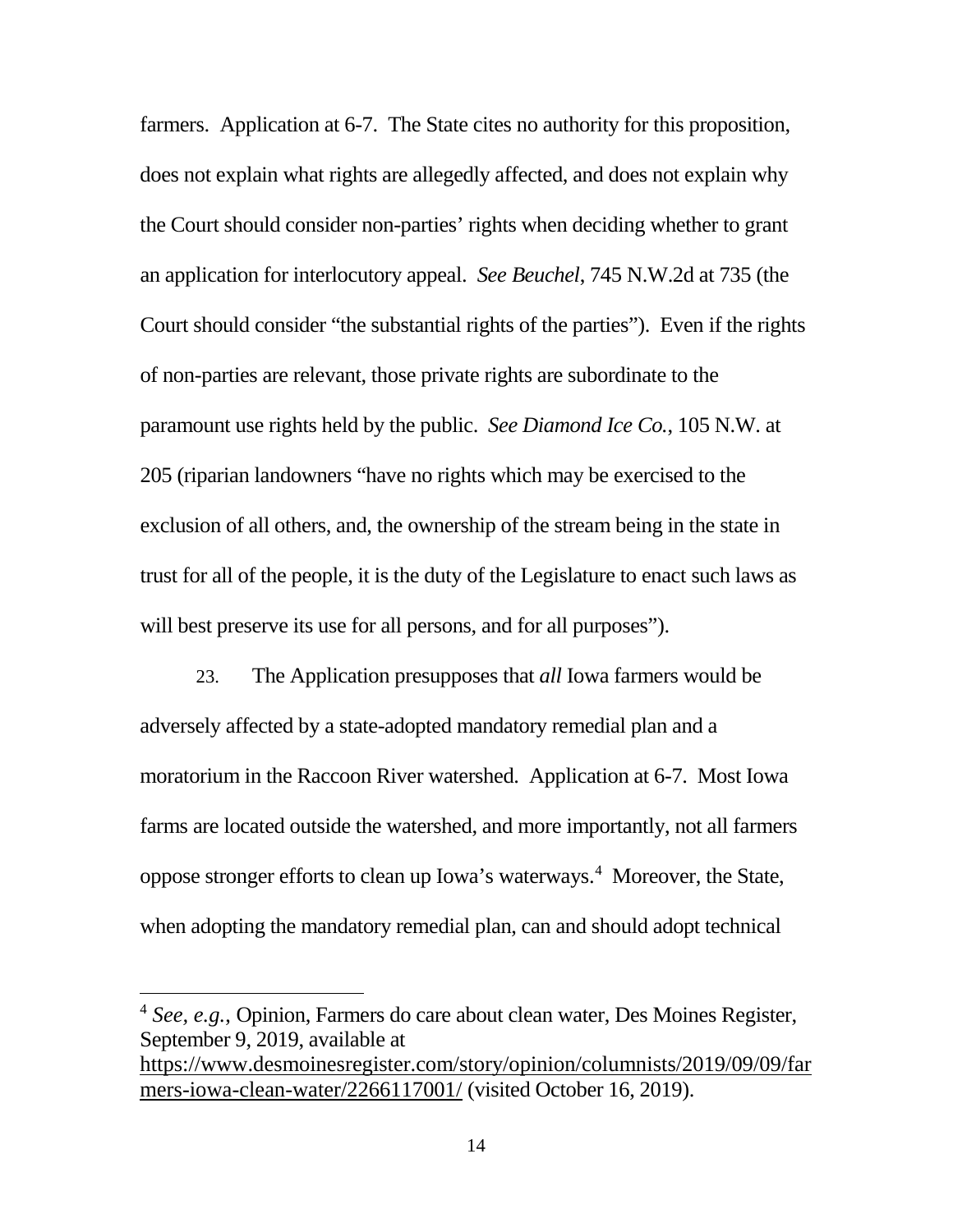assistance to support farmers' implementation of the plan, while holding integrators accountable for implementation on operations where animals they own are raised.<sup>5</sup> Iowa Citizens support broader reforms to farm policy that are needed to increase the economic viability of independent farms while they implement the mandatory remedial plan, including commodity policy reform to ensure that farmers can receive a fair price for their crops and livestock.

#### **The Ruling does not Materially Affect the Final Decision**

24. The Application misrepresents the remedies Iowa Citizens seek and argues that the Ruling materially affects the final decision. First, the State claims the Petition "seek[s] a court order requiring the Iowa General Assembly to comply with a nutrient reduction policy adopted by the trial court[.]" Application at 7. Second, the State claims that "the trial court has already concluded it has the authority to adopt a mandatory water policy and impose this policy on the Iowa General Assembly." Application at 8. To the contrary, the Petition asks the District Court to order *the State* to adopt the mandatory plan, *see* paragraph 21, *supra*, and the District Court's Ruling in no way held that the Petition sought a court-adopted plan or that the District Court had the

<sup>&</sup>lt;sup>5</sup> For the purposes of this resistance only, an integrator is an entity that both processes and owns livestock, such as Smithfield, whether in Smithfieldowned confinement operations or in contract grower-owned confinement operations.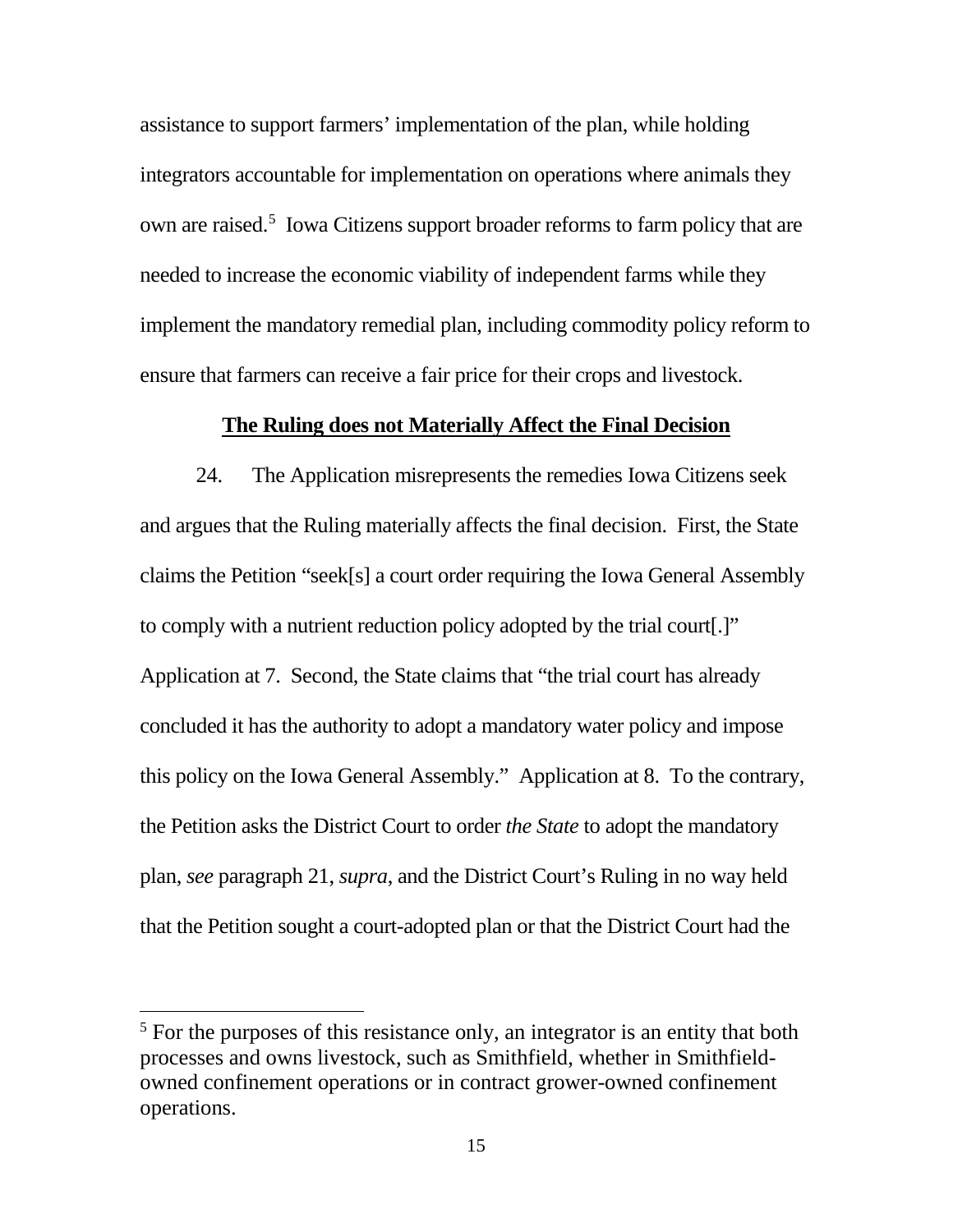authority to specify the contents of the mandatory plan:

Plaintiffs' requested relief is not for the judicial branch to act in the stead of the other branches of government. They seek a declaration of the public's right in the recreational and functional use of the meandered section of the Raccoon River, declaration of Section 20 of Senate File 512 as null and void, and injunction of the mandatory remedial plan/construction and operation of certain new types of animal feeding operations. None of the proposed remedies encroach upon the powers of the other branches of government.

Ruling, Section III.iii.

25. The Application then asserts that the Ruling materially affects the final decision because it removes the State's political question defense. Application at 8. For the reasons set forth above and in *Freeman*, the federal political question doctrine does not apply in Iowa and the Iowa Constitution does not commit the public trust doctrine issue to a specific branch of government. As a result, the unavailability of the defense will not affect the outcome of this case.

# **An Interlocutory Appeal will not Serve the Interests of Justice.**

26. The Application fails to demonstrate that an interlocutory appeal would serve the interests of justice, the main factor in whether the Court should grant the Application. *Beuchel*, 745 N.W.2d at 735-736 (main factor is the interest of sound and efficient judicial administration). Instead, the State contends that an interlocutory appeal is warranted because (1) "of the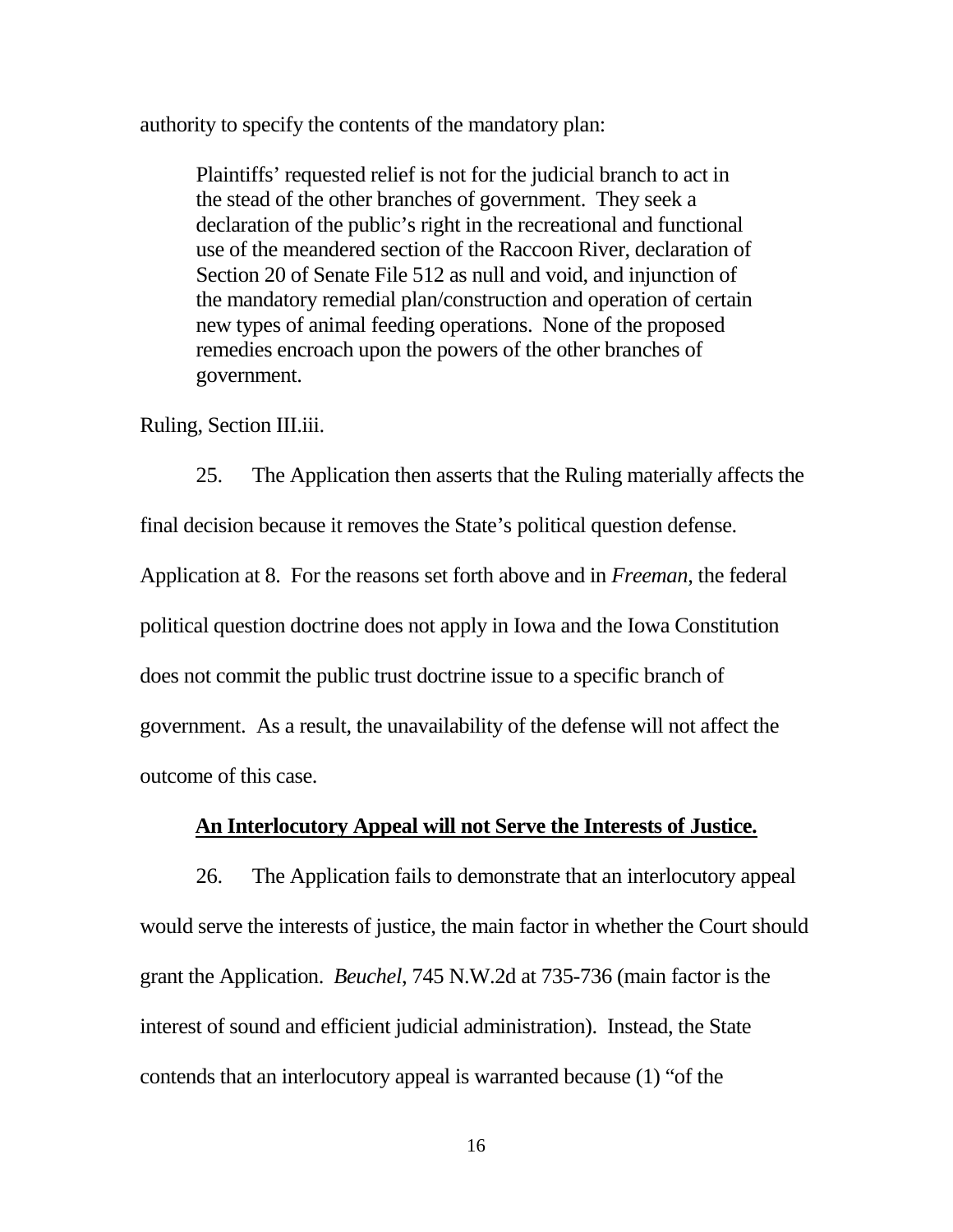significant issues at stake," Application at 9 (citing *Banco*, 351 N.W.2d at 787); (2) of the "time and resources of the state necessary for discovery and to prepare for a trail will be unprecedented," Application at 8-9; and (3) continued litigation "will produce substantial uncertainty and grave concerns for every member of Iowa's agricultural economy[.]" *Id.* at 9. As such, the State seeks interlocutory review in the Supreme Court to give "certainty to the applicable legal standards for standing in environmental cases, the political question doctrine and the Iowa Administrative Procedures Act in this action." Application at 9.

27. An interlocutory appeal here will not promote judicial efficiency with respect to the political question doctrine issue. As discussed above, this Court recently cast serious doubt on the viability of the federal political question doctrine as a matter of Iowa law. *Freeman*, 848 N.W.2d at 90-93 (discussing the tenuous status of the political question doctrine and holding the doctrine did not apply for the purposes of the case when no party suggested a different standard under Iowa law). And the Iowa Constitution lacks a textual commitment of the public trust doctrine or water quality issue to a specific branch of government. The *only* Iowa cases that held a claim nonjusticiable as a political question involved textual commitments of the issue. *See Dwyer*, 542 N.W.2d at 493 (textual commitment to the Senate to make its own rules under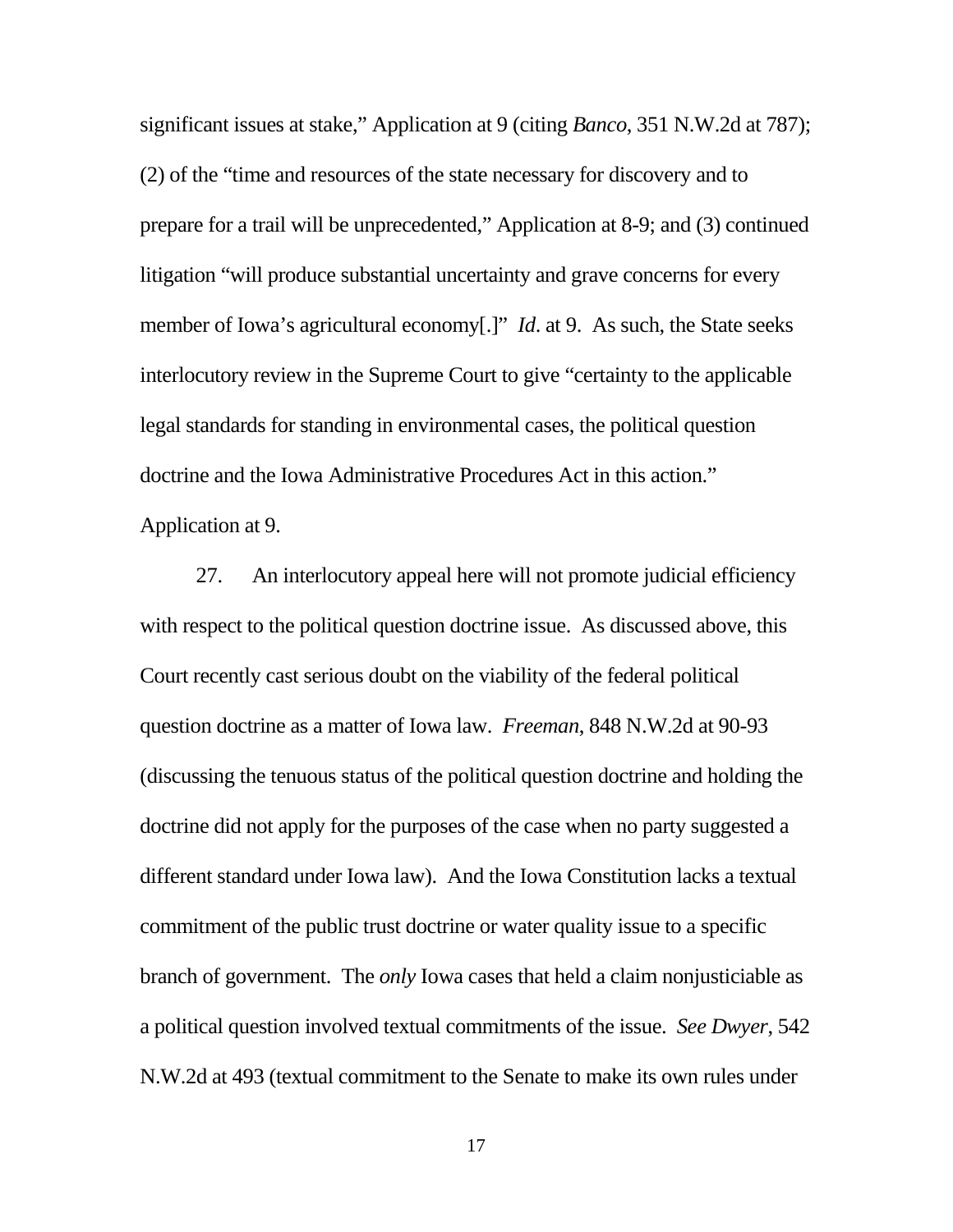article III, section 9 made claim nonjusticiable); *Scott*, 269 N.W.2d at 828 (textual commitment to each house of the legislature to judge the qualifications of its members under article III, section 7 made claim nonjusticiable). Thus, an interlocutory appeal in this case to determine the viability of a questionable defense with no textual commitment of the issue in the Iowa Constitution does not promote judicial efficiency but rather unjustly delays Iowa Citizens' claims from adjudication. To the extent the State believes that a remedy may infringe on the separation of powers, then such an issue should be raised after final judgment in the context of a fully developed evidentiary record with the contours of the remedial order established for efficient appellate review.

28. The standing analysis for an environmental claim, including a public trust doctrine claim, requires no clarification to promote judicial efficiency either. Five months ago, the Court reaffirmed the standing analysis for environmental cases. *See Puntenney v. Iowa Utilities Board*, 928 N.W.2d 829, 837-838 (Iowa 2019). The Court held that the environmental injury analysis did not require property ownership along the contested pipeline, but rather rested on the plaintiff's use of the area and injury to aesthetic and recreational values. *Id*. at 837. The Court relied on its prior decision in a case involving a public trust doctrine claim, which adopted the aesthetic and recreational injury standard from the federal Article III standing analysis. *Id.*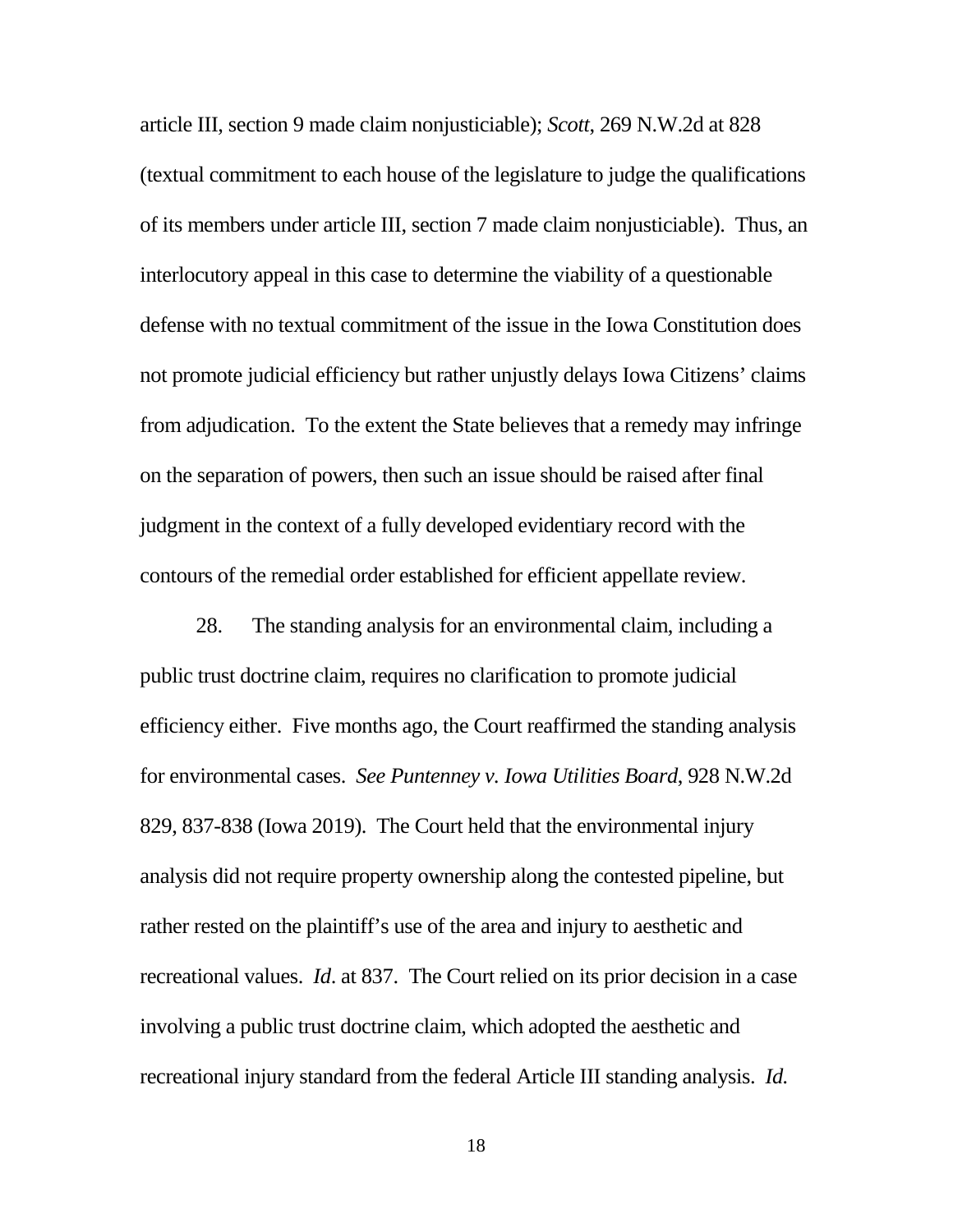(citing *Bushby v. Washington County Conservation Board*, 654 N.W.2d 494, 496-497 (Iowa 2002)). The District Court correctly ruled that standing under Iowa law does not require a plaintiff to meet federal Article III causation and redressability requirements, and that Iowa Citizens established a legal interest and injury sufficient to establish standing under *Bushby*. *See* Ruling, section III.i and III.ii. Even if such additional federal Article III elements applied, the District Court held that the "case currently before the court does involve causation and redressability." Ruling, section III.ii. Accordingly, the Court need not clarify the standing analysis any further after *Puntenney* to promote judicial efficiency.

29. Finally, resolution of the Iowa Administrative Procedures Act issue in an interlocutory appeal will not serve the interests of justice when exhaustion of administrative remedies before state agencies is plainly fruitless. The State of Iowa admits that "Iowa farms are nonpoint sources of nitrogen and phosphorous that are not subject to regulation." Application at 6. And although CAFOs are point sources of pollution, precipitation-related runoff of CAFO manure land-applied according to a manure management plan is exempt from regulation in Iowa. *See* 40 C.F.R. § 122.23(e), (e)(1) (federal exemption); Iowa Code § 459.311(2) (prohibition on regulations more stringent than federal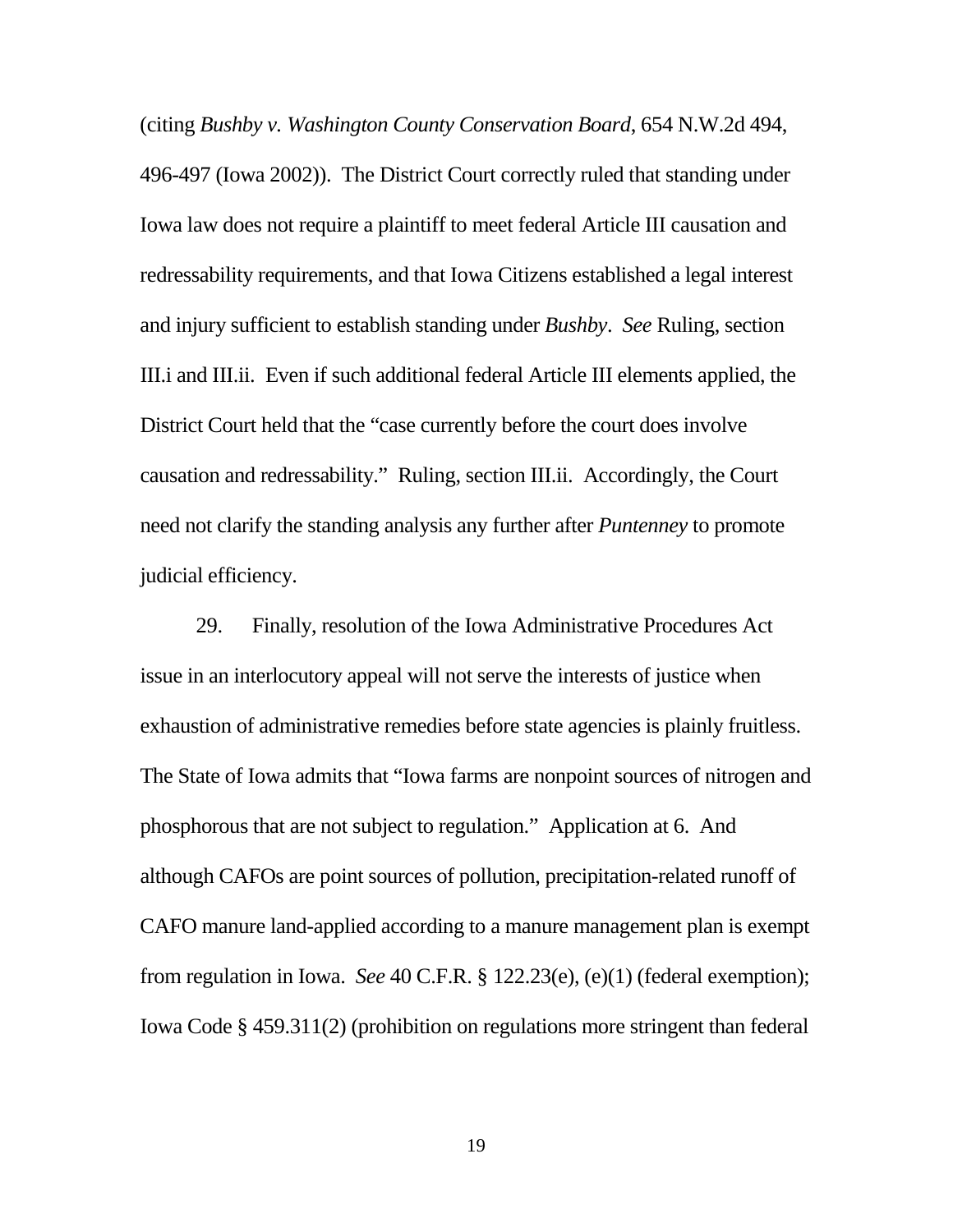law).<sup>6</sup> Thus, agencies have no authority to limit agricultural nutrients polluting the Raccoon River and exhaustion of piecemeal administrative remedies is fruitless. *Ghost Player, L.L.C. v. State*, 860 N.W.2d 323, 328-329 (Iowa 2015) (exhaustion required when action or inaction is related to the authority of the agency); *Rowen v. LeMars Mutual Ins. Co. of Iowa*, 230 N.W.2d 905 (Iowa 1975) (the exhaustion inquiry is whether the relief sought is within the jurisdiction of the agency). Moreover, the State contends that the Iowa Administrative Procedures Act does not allow for a programmatic challenge such as that pleaded here. *See* Memorandum of Law in Support of Motion to Dismiss at 25, excerpts attached as Exhibit 2. Iowa Citizens agree, which is exactly why Iowa Citizens pleaded claims for relief pursuant to the Iowa Constitution and at common law, and did not plead claims pursuant to the Iowa Administrative Procedures Act. An interlocutory appeal will thus not promote judicial efficiency in this case.

30. In conclusion, the interests of justice warrant denial of the

 <sup>6</sup> Only the largest Animal Feeding Operations shall comply with and submit manure management plans to the DNR. Iowa Code § 459.312(1)(a). Small Animal Feeding Operations, which Iowa defines as all Animal Feeding Operations with 500 animal units or fewer, are exempt from this requirement. *Id.*; Iowa Code § 459.102(51). This translates to all confinement or feedlot operations with 1,250 or fewer finishing hogs or 500 beef cattle being exempt from any manure management obligation. Iowa Code § 459.102(6).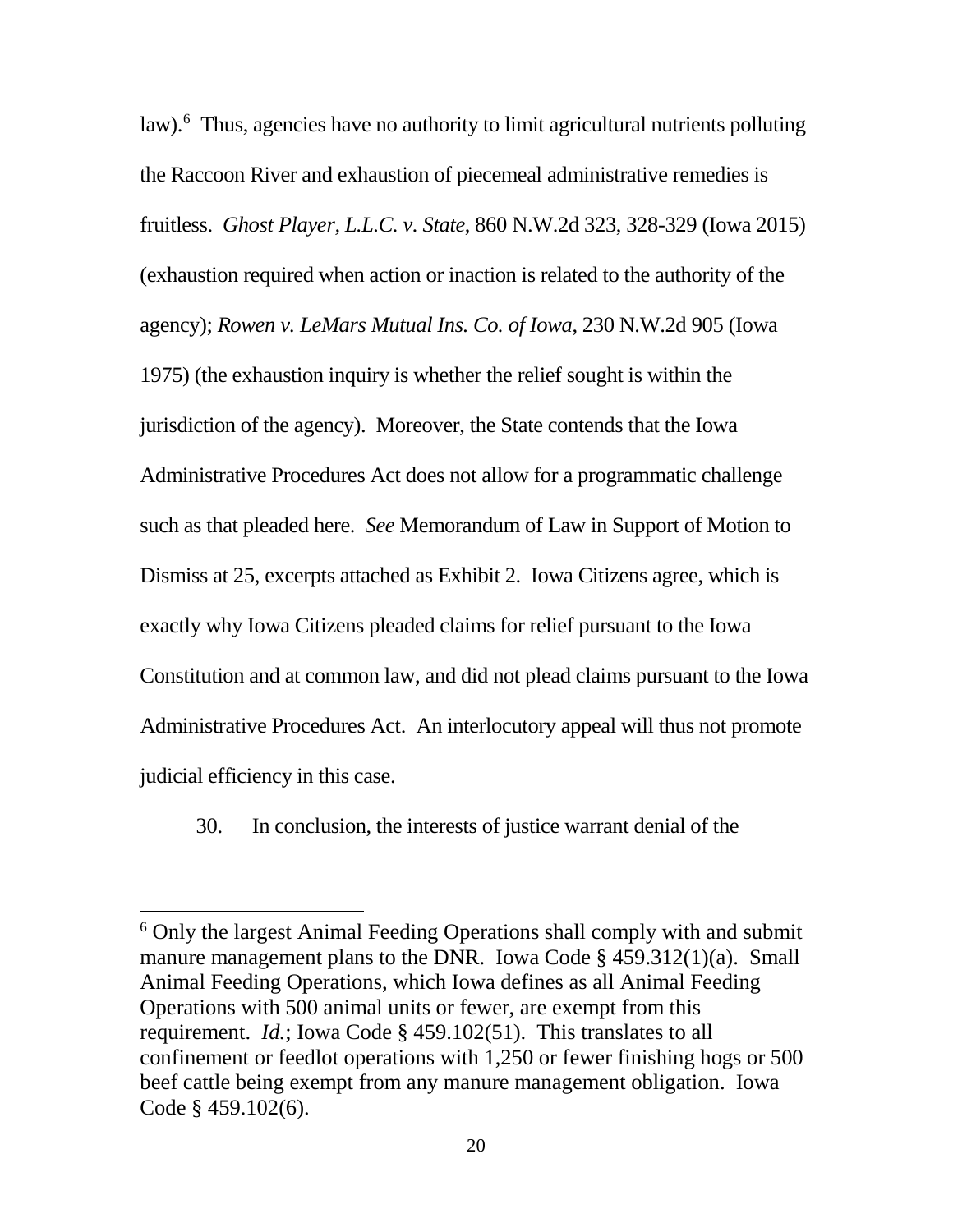Application when appellate review after final judgment will allow distillation of facts and remedies in the District Court. In 2017, Chief Justice Cady observed that proceeding to the merits in *Board of Water Works* would have allowed the U.S. District Court to consider the evidence and apply remedies for water pollution in the Raccoon River.

Nevertheless, the equitable remedies now asserted are not new to our law; they are only difficult to see in the context of this case. That difficulty is not, however, a reason to dismiss the case, especially when the facts in evidence have not yet been presented. The seriousness of facts can often help to see the availability of equitable relief. Furthermore, law develops through our changed understanding, including our understanding of the environmental impact of drainage districts. One of the fundamental principles of law is for remedies to be available when we discover wrongs. Pollution of our streams is a wrong, irrespective of its source or its cause.

I believe the focus of our attention should be the end to which this lawsuit is directed. This state is blessed with fertile soil, vast expanses of teeming wilderness, and an overwhelming abundance of fresh water. The role and purpose of drainage districts in Iowa is important, but no more important than this state's enduring role of good stewardship. This lawsuit serves to reinforce the critical balance at stake and asks the rhetorical question posited years ago by one of the founders of modern conservation, "What good is an undrained marsh anyhow?" We should respond when this balance has shifted too far in either direction.

*Board of Water Works*, 890 N.W.2d at 73 and n.15 (Cady, C.J.,

concurring in part and dissenting in part) (quoting Aldo Leopold, *A Sand* 

*County Almanac and Sketches Here and There* 100 (Spec.

Commemorative ed. 1989) and noting that "Aldo Leopold, perhaps not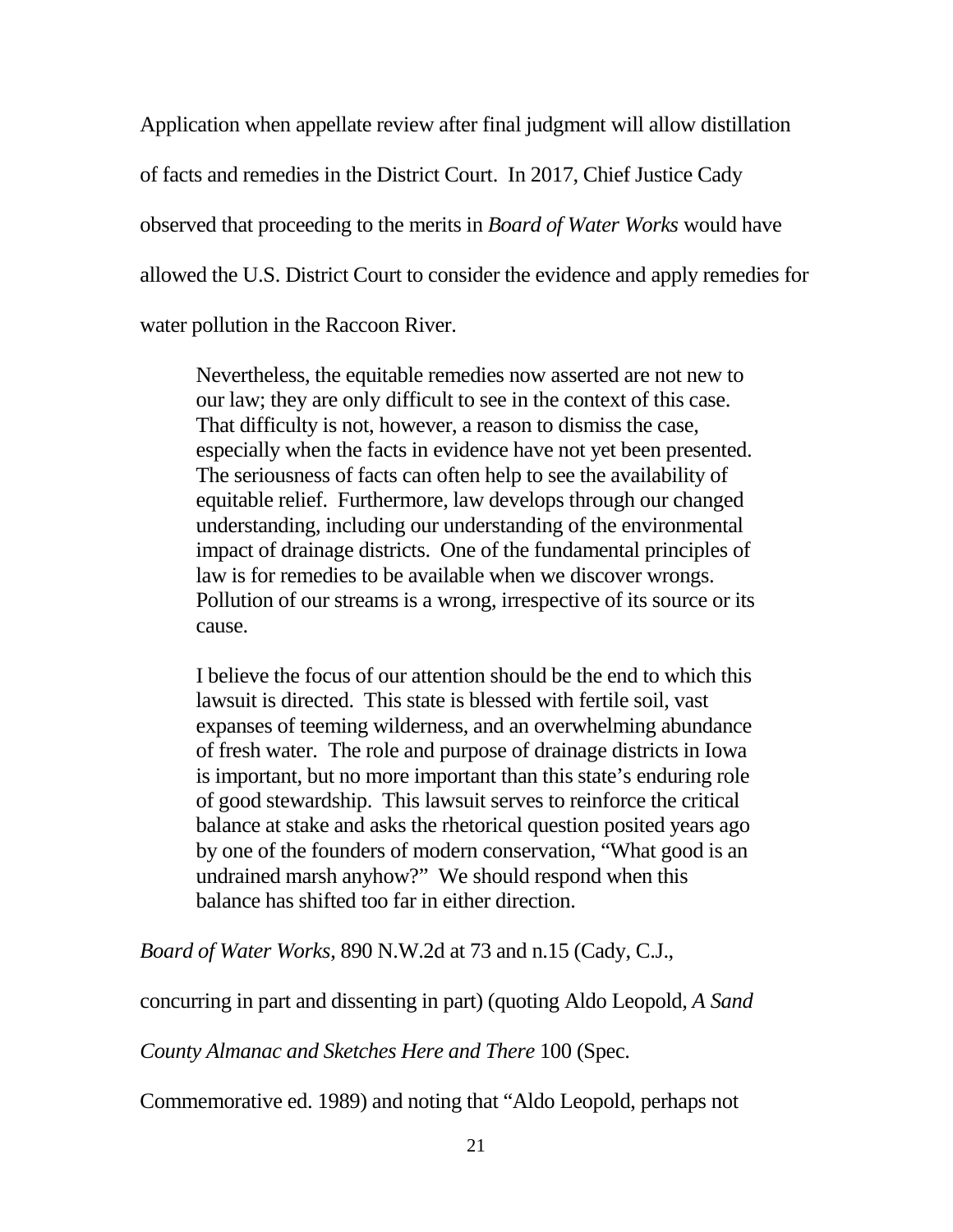surprisingly, was an Iowan").

## **IN THE ALTERNATIVE, THE COURT SHOULD ORDER EXPEDITED BRIEFING AND SUBMISSION**

31. In the alternative, should the Court grant the Application, then the Court should order expedited briefing and submission pursuant to Iowa Rule of Appellate Procedure 6.104(2). Such an order for expedited review would reflect the urgency here where paramount, constitutionally protected rights of the public are at issue, when an interlocutory appeal will delay adjudication of Iowa Citizens' claims, and when 500,000 Iowans use the Raccoon River as a source of drinking water.

WHEREFORE, Iowa Citizens respectfully request that the Court deny the State of Iowa's Application for Interlocutory Appeal or, in the alternative, order expedited briefing and submission pursuant to Iowa Rule of Appellate Procedure 6.104(2).

Respectfully Submitted,

*/s/ Brent Newell*  BRENT NEWELL PUBLIC JUSTICE, P.C. 475 14th Street, Suite 610 Oakland, CA 94612 Phone: (510) 622-8209; Fax: (510) 622-8135 Email: bnewell@publicjustice.net cc: lreed@publicjustice.net ATTORNEY FOR PLAINTIFFS-APPELLEES *Admitted Pro Hac Vice*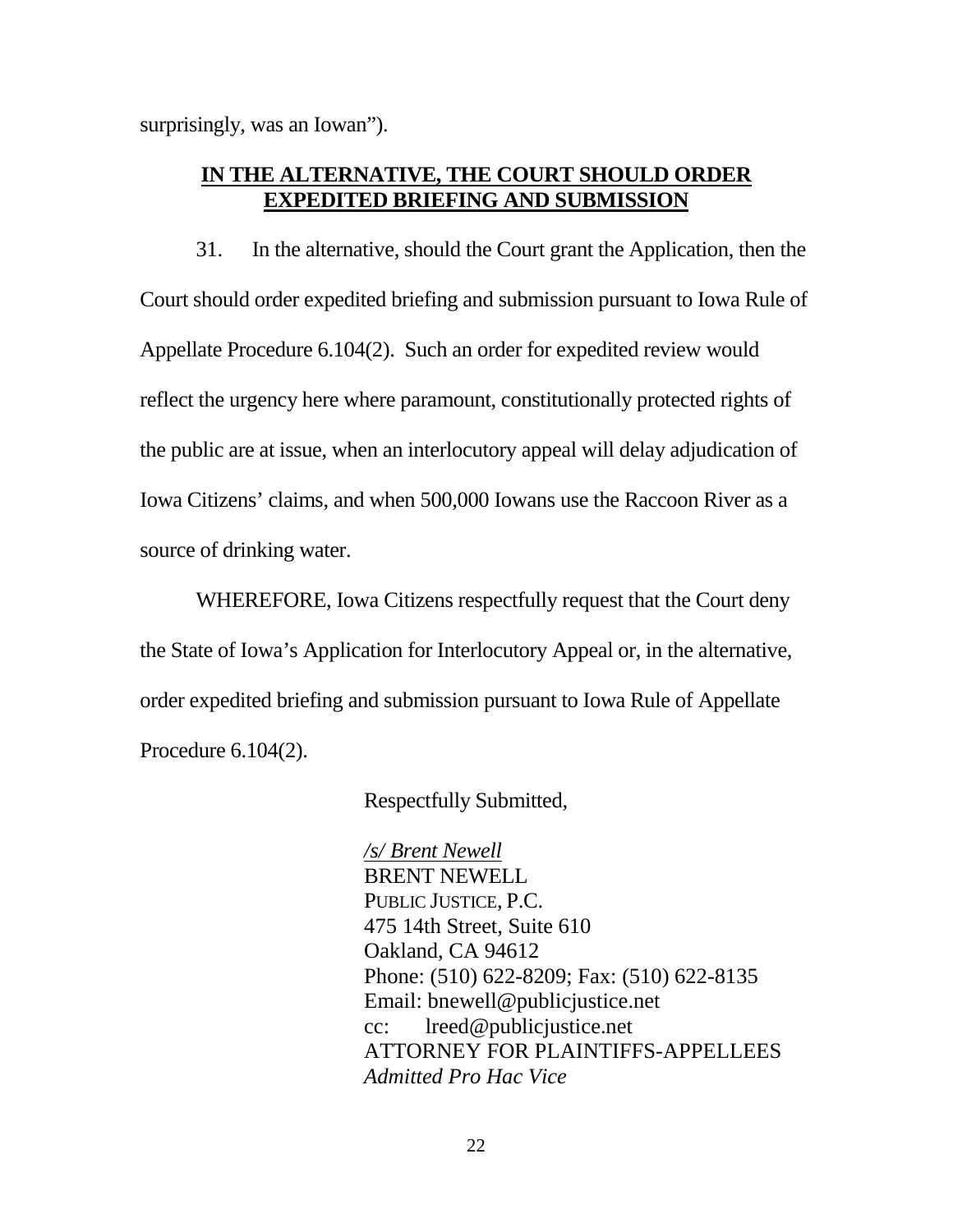*/s/ Roxanne Conlin* 

ROXANNE BARTON CONLIN AT0001642 DEVIN KELLY AT0011691 ROXANNE CONLIN & ASSOCIATES, P.C. 3721 SW 61st Street, Suite C Des Moines, IA 50321 Phone: (515) 283-1111; Fax: (515) 282-0477 Email: roxanne@roxanneconlinlaw.com dkelly@roxanneconlinlaw.com cc: dpalmer@roxanneconlinlaw.com ATTORNEYS FOR PLAINTIFFS-APPELLEES

### */s/ Tarah Heinzen*

TARAH HEINZEN FOOD & WATER WATCH 2009 NE Alberta St., Suite 207 Portland, OR 97211 Phone: (202) 683-2457 Email: theinzen@fwwatch.org ATTORNEY FOR PLAINTIFFS-APPELLEES *Pro Hac Vice Application Pending*

### */s/ Channing Dutton*

CHANNING DUTTON AT0002191 LAWYER, LAWYER, DUTTON, AND DRAKE, LLP 1415 Grand Ave. West Des Moines, IA 50265 Phone: (515) 224-4400; Fax: (515) 223-4121 Email: cdutton@LLDD.net ATTORNEY FOR PLAINTIFFS-APPELLEES

E-filed with copy via EDMS to:

Roxanne Conlin Devin Kelly Roxanne Conlin & Associates, P.C. Attorneys for Plaintiffs